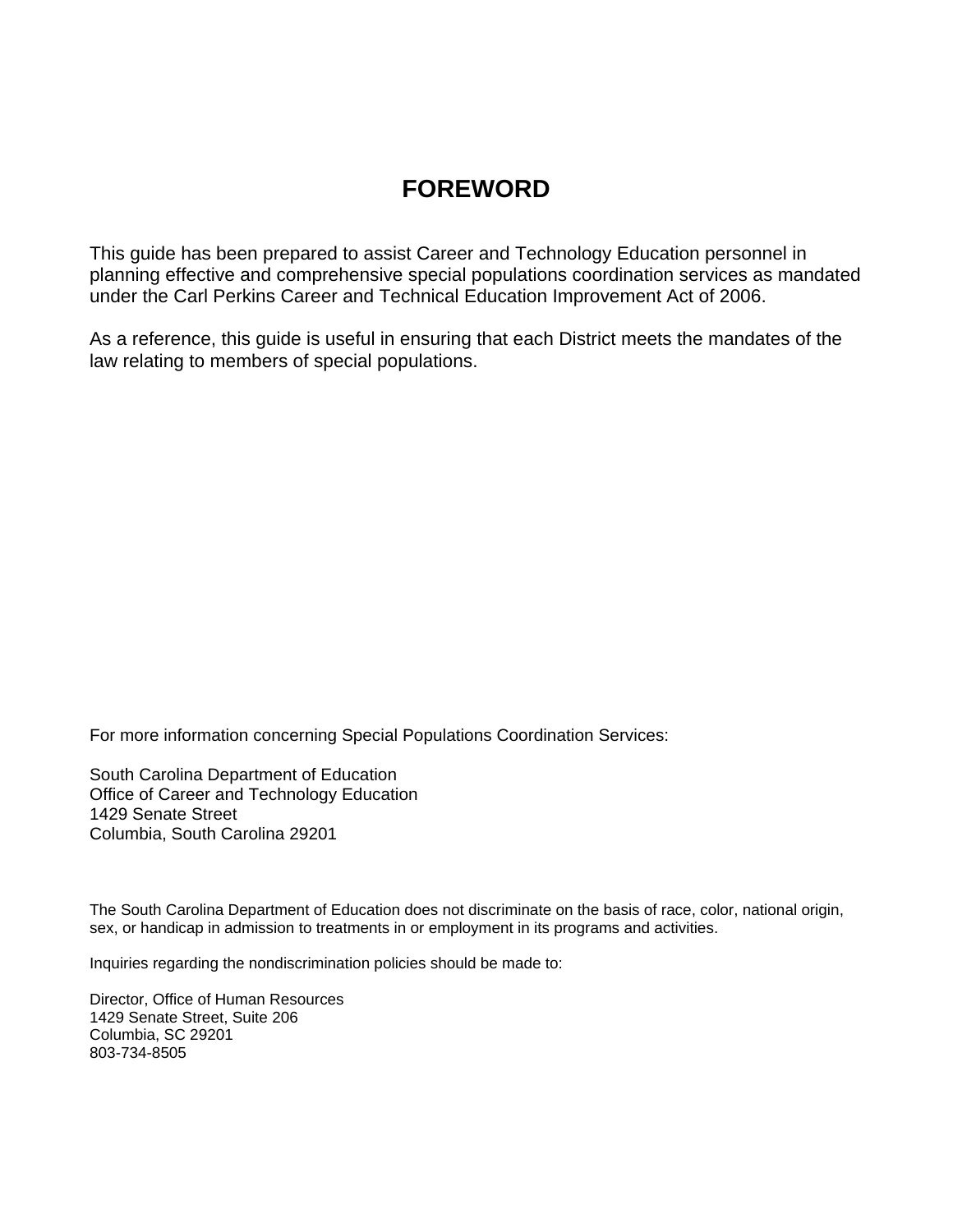# **Table of Contents**

| Steps in Determining Whether or Not a Student is Limited English Proficient 21 |  |
|--------------------------------------------------------------------------------|--|
|                                                                                |  |
|                                                                                |  |
|                                                                                |  |
|                                                                                |  |
|                                                                                |  |
|                                                                                |  |
|                                                                                |  |
|                                                                                |  |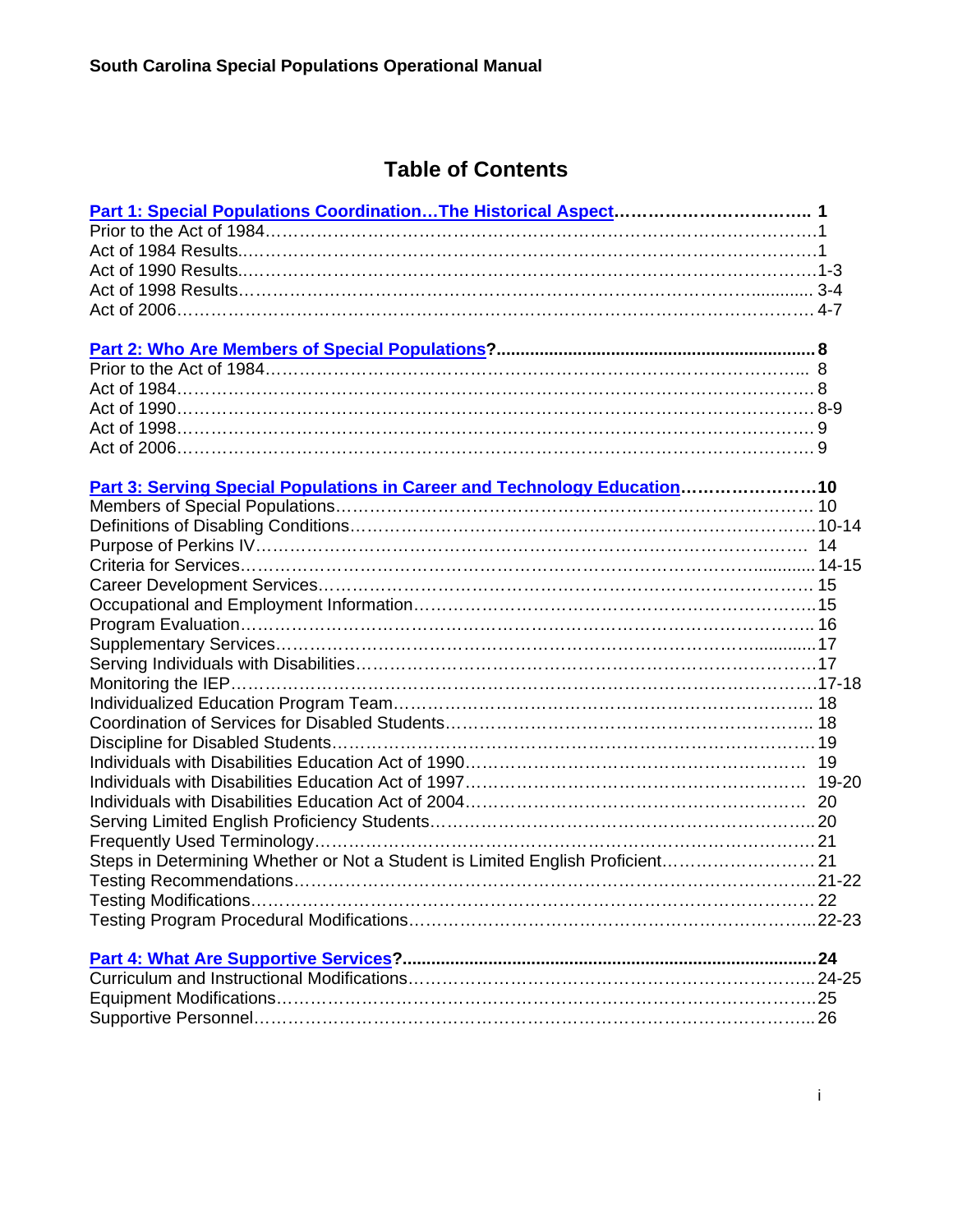| Part 5: Suggestions for Working with Special Populations Students 27 |  |  |
|----------------------------------------------------------------------|--|--|
|                                                                      |  |  |
|                                                                      |  |  |
|                                                                      |  |  |
|                                                                      |  |  |
|                                                                      |  |  |
|                                                                      |  |  |
|                                                                      |  |  |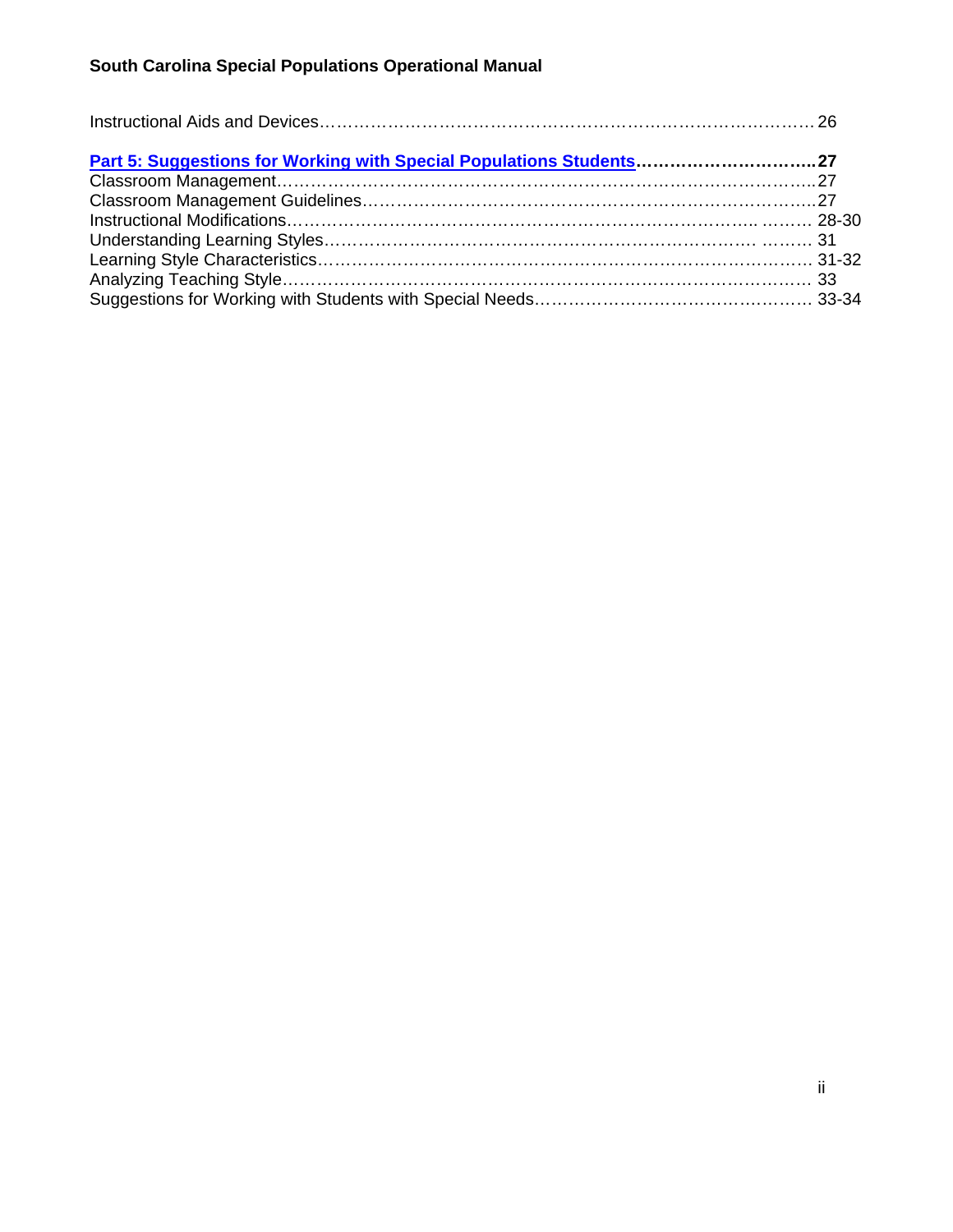# <span id="page-3-0"></span>**Part 1: Special Populations Coordination… The Historical Aspect**

Four significant laws govern special populations coordination:

- **The Carl Perkins Vocational and Technical Education Act of 1984,**
- **The Carl Perkins Vocational and Technical Education Act of 1990,**
- **The Carl Perkins Vocational and Technical Education Act of 1998, and**
- The Carl Perkins Career and Technical Education Improvement Act of 2006.

### **Prior to the Act of 1984**:

Students receiving supplementary services were considered to be "disadvantaged" or "handicapped." **Disadvantaged** students were not enrolled in exceptional education but needed support services to assist them in completing their vocational education programs. **Handicapped** students were enrolled in exceptional education and needed additional support services to assist them in completing their vocational education programs.

Teachers providing support services to these students were certified as being Disadvantaged/ Handicapped teachers. The types of support services identified students received were often left to the discretion of the Disadvantaged/Handicapped teachers.

## **Act of 1984 Results:**

The definition of students receiving support services changed from Disadvantaged and Handicapped to **Special Populations**. The title of teachers serving this population of students changed from Disadvantaged/Handicapped teachers to Special Populations coordinators. This act specified the types of support services members of special populations would receive.

### **Act of 1990 Results:**

Under this act, States had to develop and implement a statewide system of core standards and measures of performance for secondary and postsecondary vocational education programs. Other mandates were that States would develop incentives and adjustment services to targeted groups of special populations students. Targeted groups were program areas with the highest concentration of identified special populations students.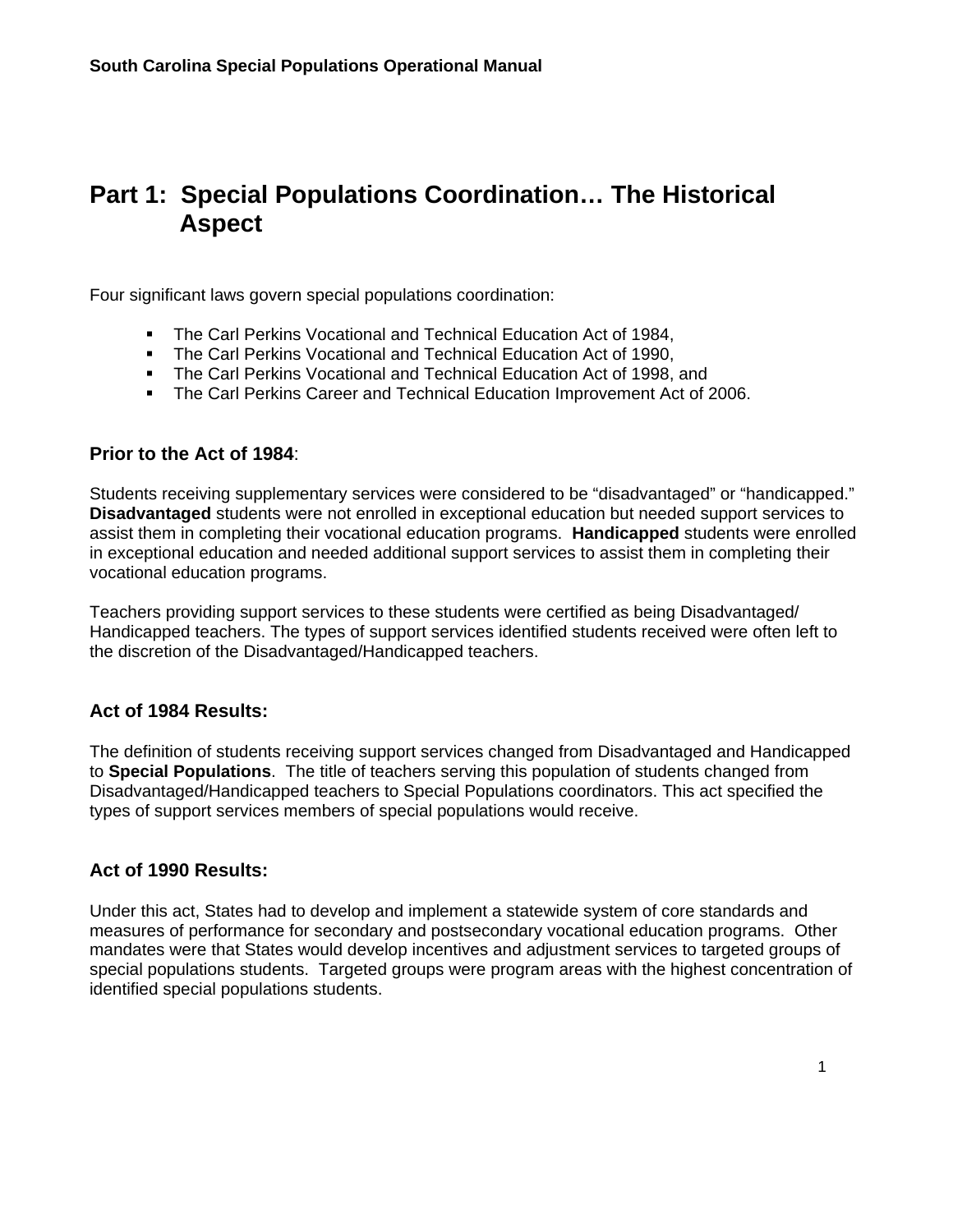States under this Act were required to:

- describe how they would comply with criteria required for programs for special populations.
- describe how they would comply with equal access and other requirements for special populations.
- assure they would develop measurable goals and accountability measures for meeting the needs of special populations.
- assure how they would monitor local programs to ensure that programs were meeting goals for special populations.

# **Accountability: Core Indicators of Performance -**

States accepting Perkins funds were required to develop a system of core standards and measures of performance for secondary and postsecondary programs that included:

- measures of learning and competency gains, including student progress in achievement of basic and advanced academic skills.
- **EXECT** incentives or adjustments that were designed to encourage service to targeted groups of special populations.

Under Perkins, States had to provide assurances that:

- individuals who were members of special populations would be provided with equal access to recruitment, enrollment, and placement activities and the full range of vocational education programs available to individuals who were not members of special populations.
- vocational education programs for individuals with disabilities would be provided in the least restrictive environment in accordance with the Individual with Disabilities Education Act of 1997 (IDEA) and, whenever appropriate, included as a component of the Individual Education Plan (IEP).
- under IDEA, individuals with disabilities who had IEPs would be afforded all the rights and protections established by IDEA.
- individuals with disabilities who did not have IEPs would be afforded the rights and protections established by Section 504 of the Rehabilitation Act, including by making programs accessible through supplementary services.
- vocational education planning for individuals with disabilities would be coordinated between representatives of vocational education, special education, and State rehabilitation agencies.
- provision of vocational education to individuals with disabilities would be monitored to determine if such education was consistent with the students' IEPs.
- provision of vocational education would be monitored to ensure that disadvantaged students and students with limited English proficiency would have access to such programs in the most integrated setting possible.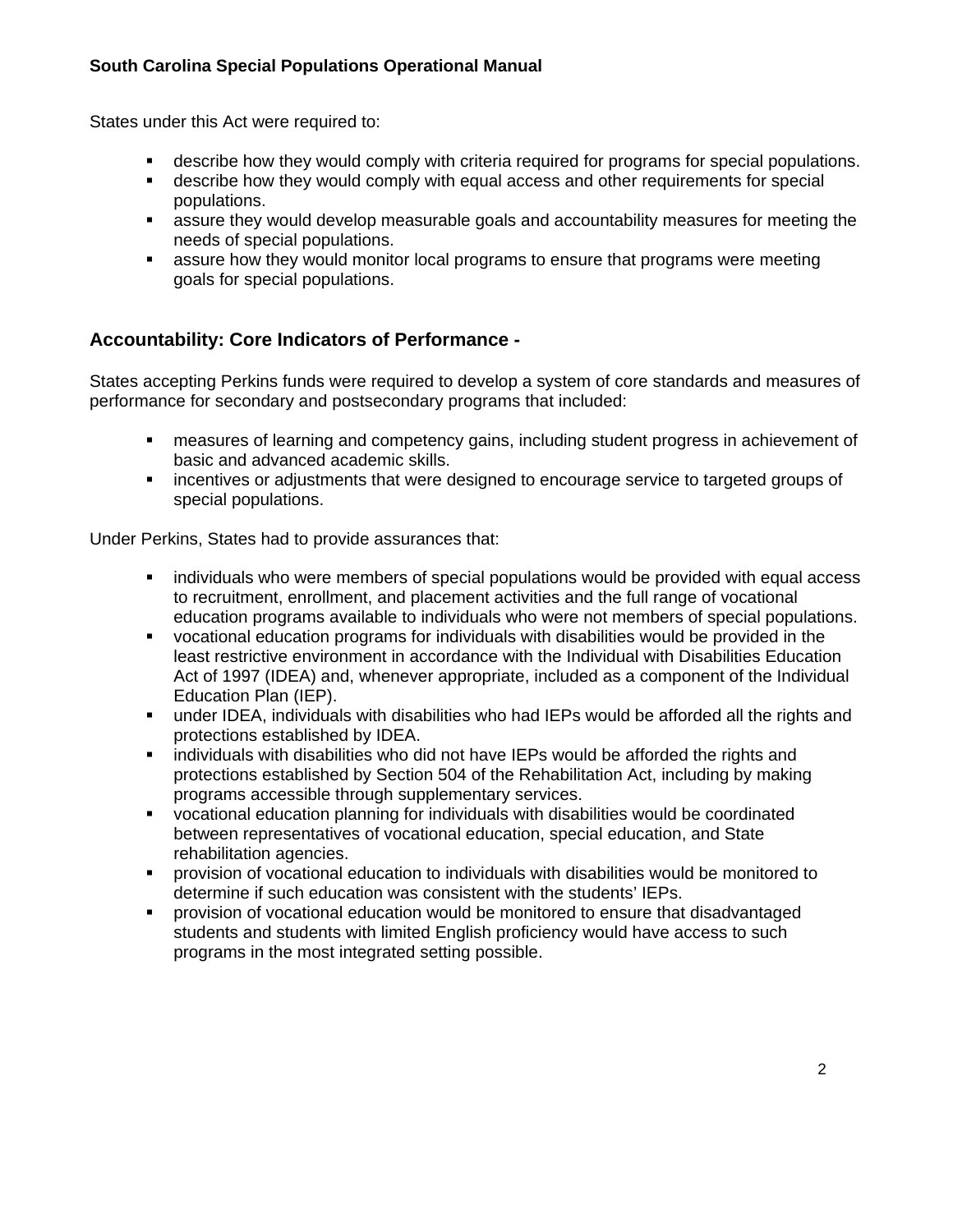### **Local Requirements -**

Each local agency had to provide information concerning opportunities in vocational education to students who were members of special populations and their parents by no later than the student's entry in to grade 9.

Local agencies had to provide assurances that they would:

- assist students who were members of special populations to enter vocational education and assist in fulfilling transition requirements of IDEA for students with disabilities.
- assess special needs of students participating in assisted programs with respect to their successful completion of the program in the most integrated possible setting.
- provide supplementary services to students who are members of special populations, including, with respect to students with disabilities, modifications to curriculum, equipment, classroom, supportive personnel, instructional aids, and devices.
- **PEDRIGION PROVIDE GUIDANCE.** Counseling, and career development.
- **PED Provide counseling and instructional services to facilitate transition to employment.**

## **Act of 1998 Results:**

Under this act, States had to promote continuous improvements in vocational and technical education to ensure that students acquired the skills and knowledge that they would need to meet the challenging academic standards and industry-recognized skill standards to prepare for postsecondary education, further learning, and a wide range of opportunities in high-skill, high wage careers.

### **Focus of Federal funds under this act was in programs that:**

- supported the alignment of vocational and technical education with State and local efforts to reform secondary schools and improve postsecondary education.
- **PEDEPEDED** promoted the integration of academic and vocational education.
- promoted student attainment of challenging academic and vocational and technical standards.
- offered assistance to students in understanding all aspects of an industry.
- **numerally in the needs of individuals of special populations.**
- **Perovided strong linkage between secondary and postsecondary education.**
- developed, improved, and expanded the use of technology.
- provided professional development for teachers, counselors, and administrators.

### **Implications for States -**

The United States Secretary of Education and States had to agree on annual levels of performance for a number of core indicators for students enrolled in vocational and technical education.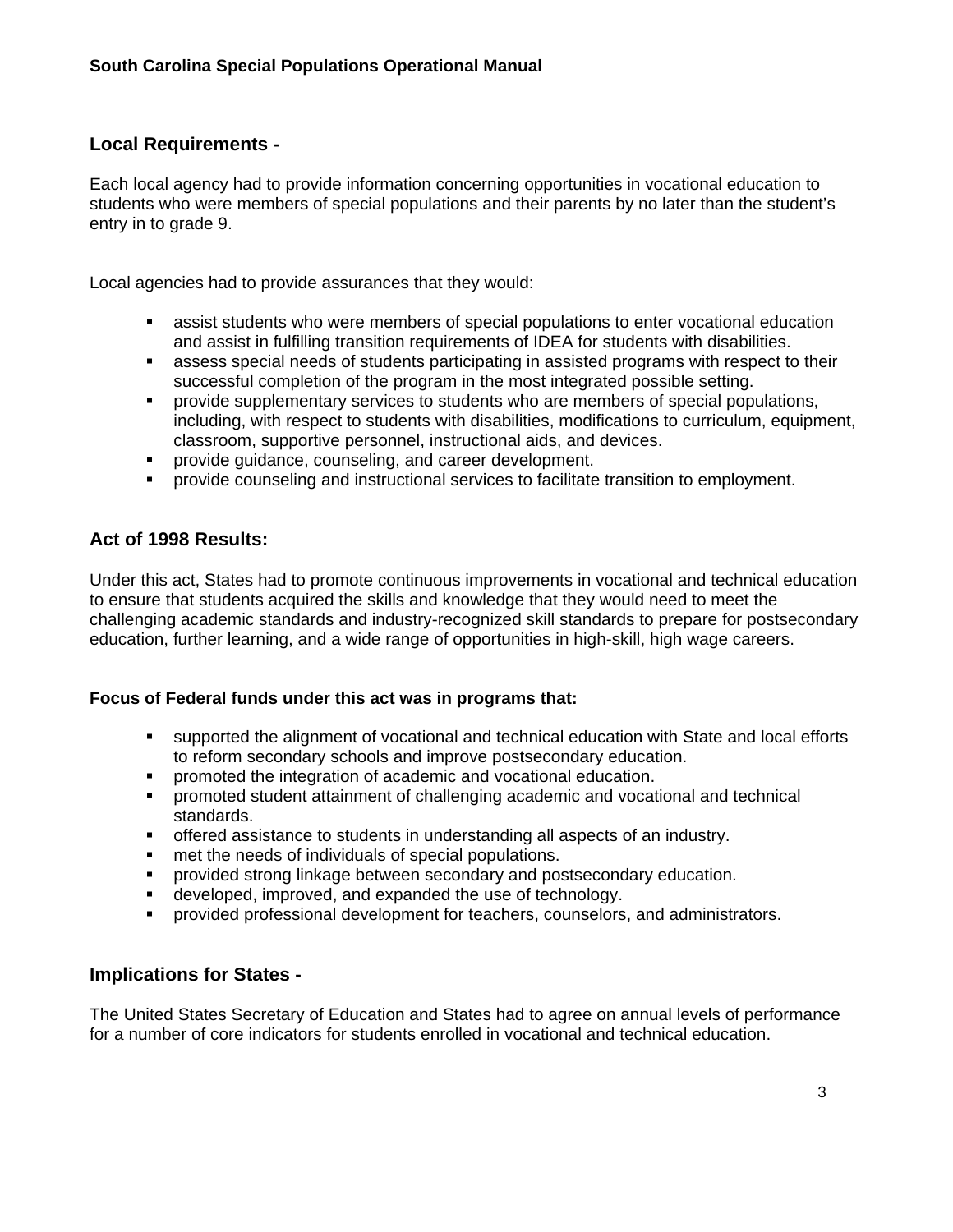The core indicators were:

- attainment of challenging State established academic and vocational and technical skill proficiencies;
- **EXECONDER** attainment of a secondary school diploma:
- placement in, retention in and completion of postsecondary education or advanced training, placement in military service, or placement or retention in employment; and
- participation in and completion of vocational and technical education programs that lead to nontraditional training and employment.

State plans had to include how individuals who are members of special populations:

- **would be provided with equal access to activities:**
- would not be discriminated against on the basis of their status; and
- would be provided with programs designed to enable the special populations students to meet or exceed State adjusted levels of performance and prepare special populations students for further learning and for high skill, high wage careers.

# **Local Requirements -**

Local agencies had to provide assurances that they would:

- review, identify, and adopt strategies to overcome barriers to access and success for members of special populations;
- provide programs designed to enable members of special populations to meet State adjusted levels of performance;
- assure how members of special populations would not be discriminated against in the provision of services;
- use funds to promote preparation for non-traditional employment; and
- evaluate the needs of members of special populations (a required use of local funds).

# **Act of 2006:**

The most fundamental changes in Perkins IV are in the area of accountability. Under Perkins III, the accountability system only applied to states. Under Perkins IV, the accountability system extends to local programs as well.

Under Perkins IV, states and local programs will be required to report on separate core performance indicators for secondary and postsecondary students. Measures for each core performance indicator must be valid and reliable.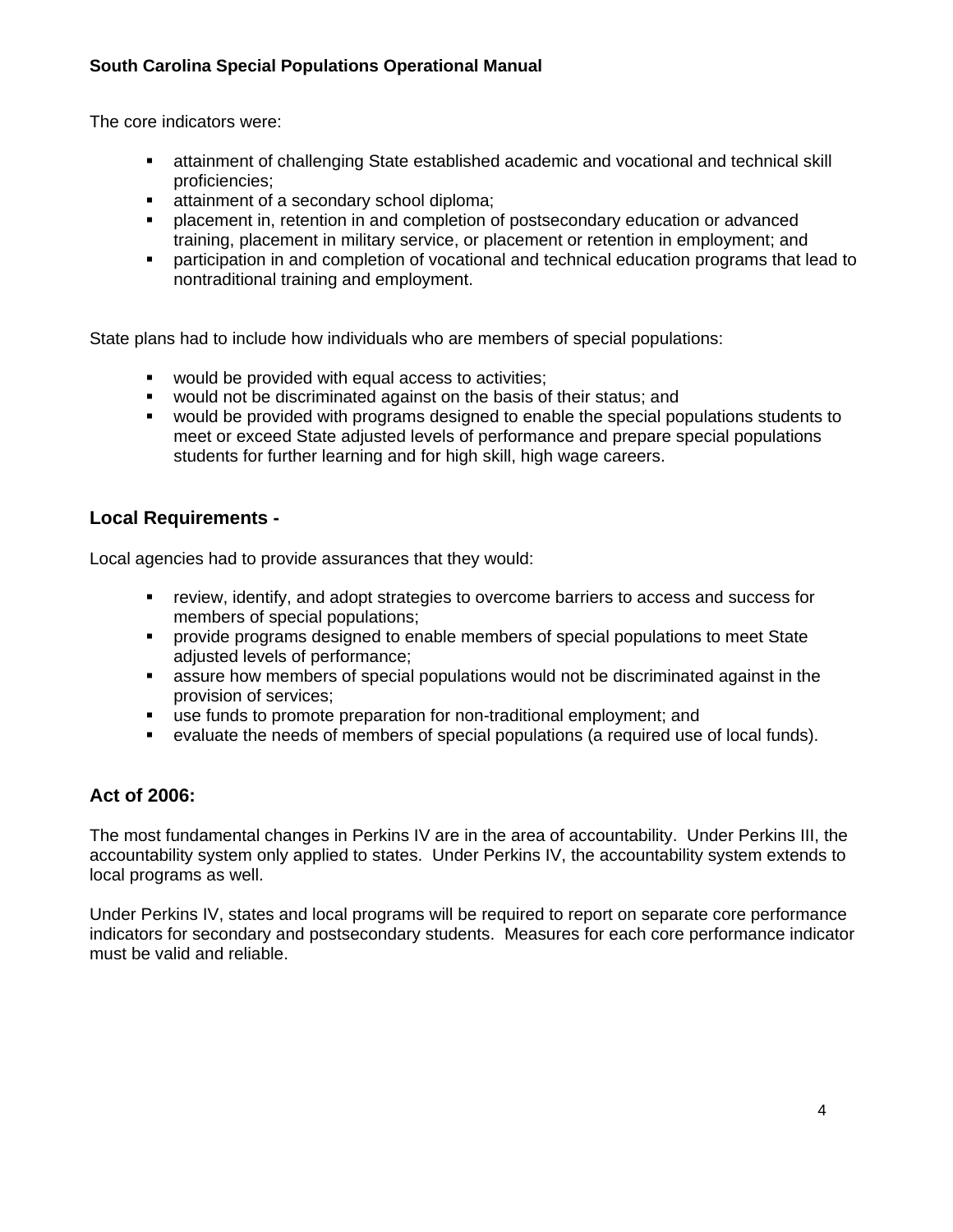# **Secondary Student Indicators -**

- Attainment of challenging academic content standards and academic achievement standards adopted by a State under No Child Left Behind and measured by the State's academic assessments used for No Child Left Behind.
- Attainment of career and technical skill proficiencies, including achievement on technical assessments that are aligned with industry recognized standards, if available and appropriate.
- Rates of attainment in each of the following:
	- secondary school diploma;
		- GED credential or other State recognized equivalent including recognized alternative standards for individuals with disabilities; and
		- proficiency credential, certificate, or degree in conjunction with a secondary school diploma.
- **Graduation rate as defined by No Child Left Behind.**
- **Placement in postsecondary education or advanced training, in military service, or in** employment.
- Participation in and completion of career and technical education programs that lead to non-traditional careers.

# **Disaggregation of Performance Data -**

Perkins IV requires State and local programs to annually report the performance of career and technical education students. Data collected must be disaggregated by special populations and subgroups defined under the No Child Left Behind Act.

All data reported must be disaggregated by the following:

- **F** race/ethnicity;
- **gender**;
- **I** individuals with disabilities;
- migrants:
- **Example 1** individuals with limited English proficiency;
- individuals from economically disadvantaged families, including foster children;
- single parents, including single pregnant women;
- **displaced homemakers; and**
- **If** individuals preparing for nontraditional fields.

The disaggregation of data will not be required for any population that is insufficient in size to yield reliable significant information or if the data could reveal the identity of an individual student.

The disaggregation report must also indicate any disparities or gaps in performance between any of the groups named and the performance of all students in career and technical education, as well as disparities and gaps on each of the core performance indicators.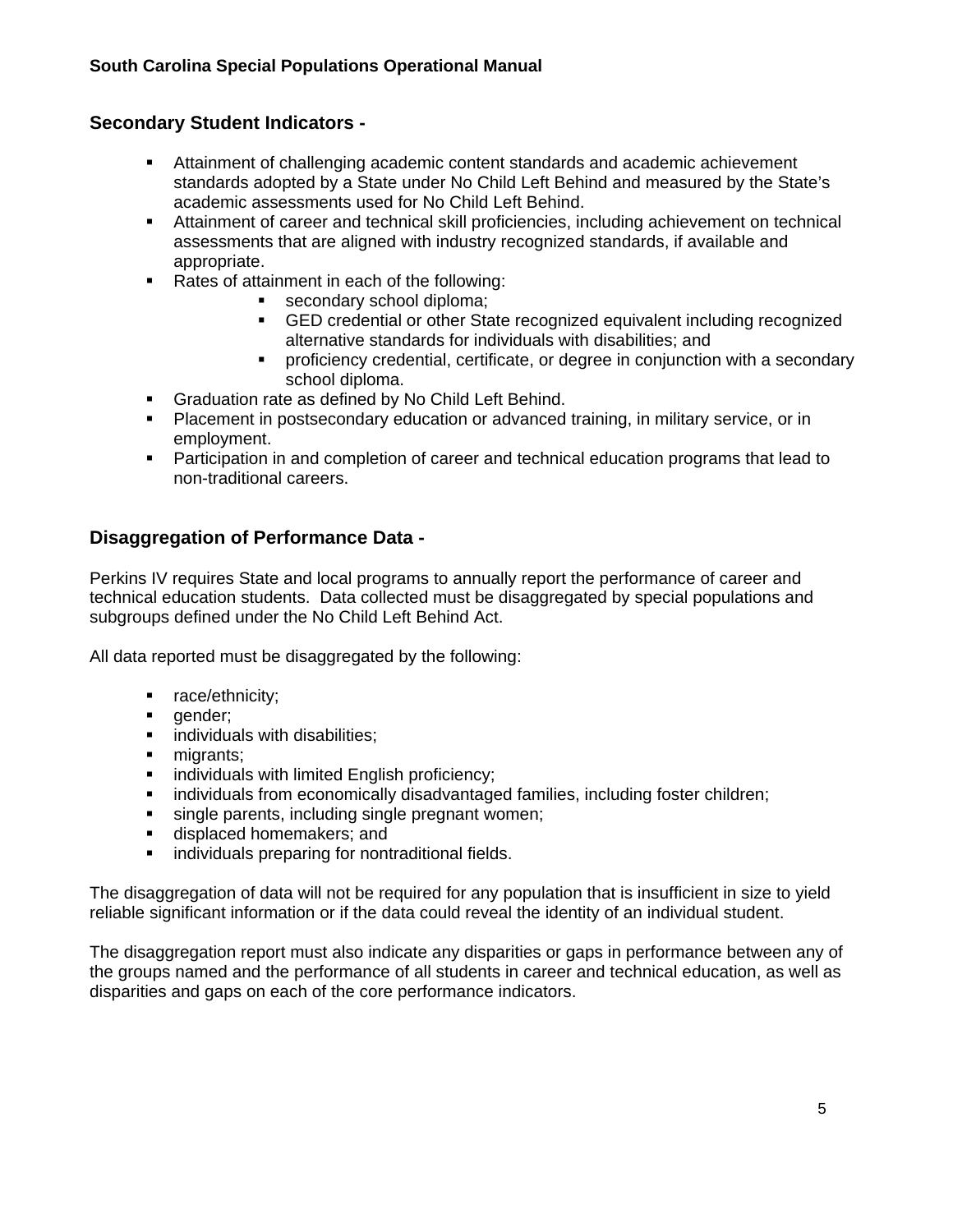## **Improvement Plans -**

States and local programs that fail to meet at least 90 percent of any adjusted level of performance for any core performance indicator must develop a program improvement plan. The Improvement Plan must be developed during the program year immediately following the year that the State or local program failed to meet its target.

## **Sanctions -**

Under Perkins IV, all or a portion of State and local Perkins funds may be withheld if the state or local programs:

- **fail to implement an Improvement Plan;**
- fail to make any improvement in meeting any of the State adjusted levels of performance for the core indicators of performance identified within the first year of implementation of its Improvement Plan; or
- fail to meet at least 90 percent of an agreed-upon State adjusted level of performance for the same core indicator of performance for three consecutive years.

# **Local Plans under Perkins IV must include:**

- how local programs will meet their own negotiated levels of performance.
- how local programs will offer the appropriate courses for at least one program of study.
- how local programs will encourage career and technical education students to enroll in rigorous and challenging core academic subjects.
- **how professional development will promote the integration of academic and technical** education.
- how activities will be provided to prepare special populations, including single parents and displaced homemakers, for high skill, high wage, high demand occupations that will lead to self-sufficiency.
- how career guidance and academic counseling will be provided to career and technical education students, including linkage to future education and training opportunities.
- **IDCAL EFFORT STATE INTERT FIGHTS IS EXECUTE:** local efforts to improve the recruitment and technical education teachers, faculty, and career guidance and academic counselors, including individuals in groups underrepresented in the teaching profession; and, transition to teaching from business and industry.

# **Use of Funds -**

Required use of local funds:

**Provide activities to prepare special populations, including single parents and displaced** homemakers who are enrolled in career and technical education programs, for high skill, high wage, or high demand occupations what will lead to self-sufficiency.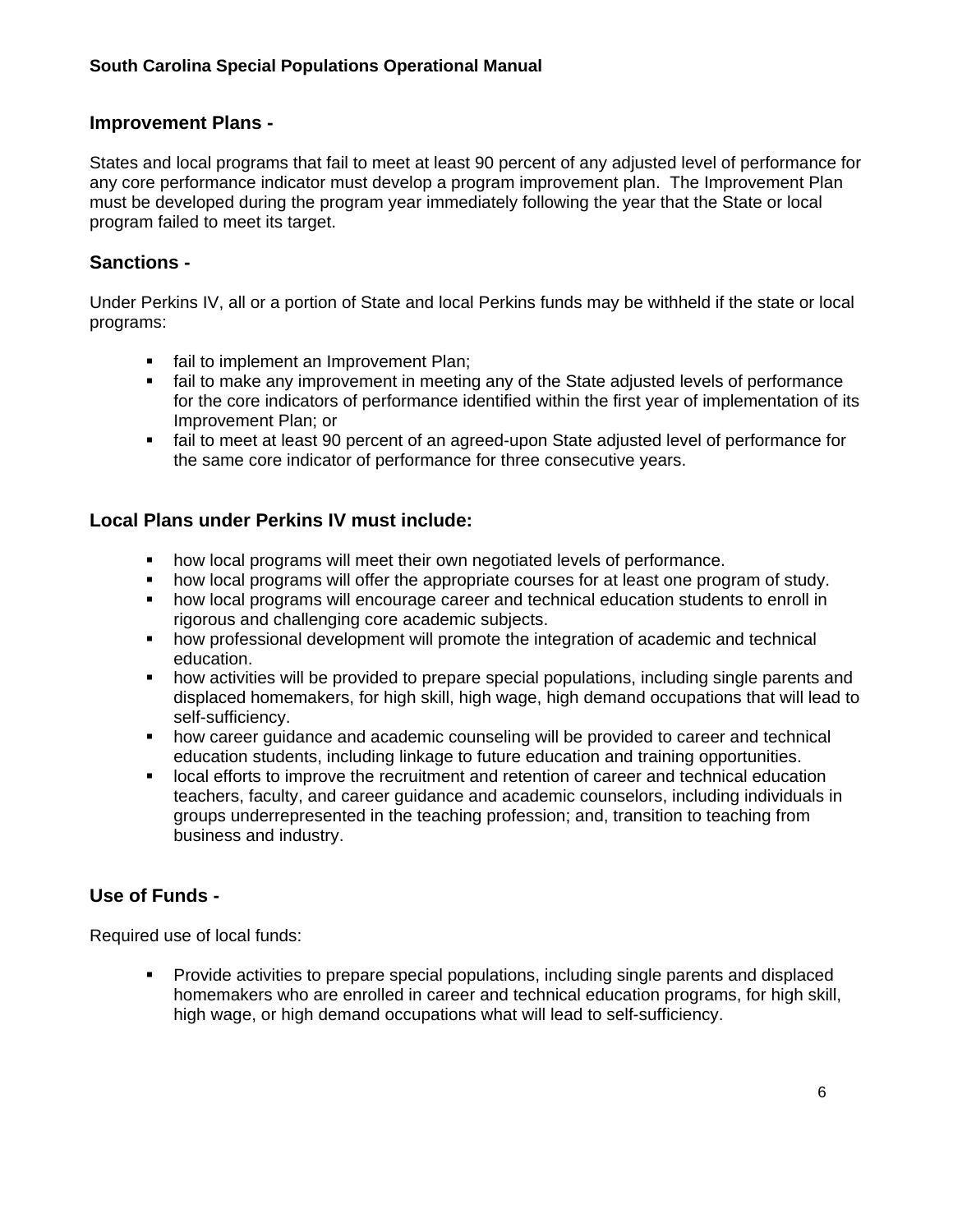Permissive use of local funds:

- Develop initiatives to overcome barriers to enrollment in and completion of baccalaureate degree programs for special populations students.
- Develop new career and technical education programs of study in high skill, high wage, or high demand occupations and dual credit.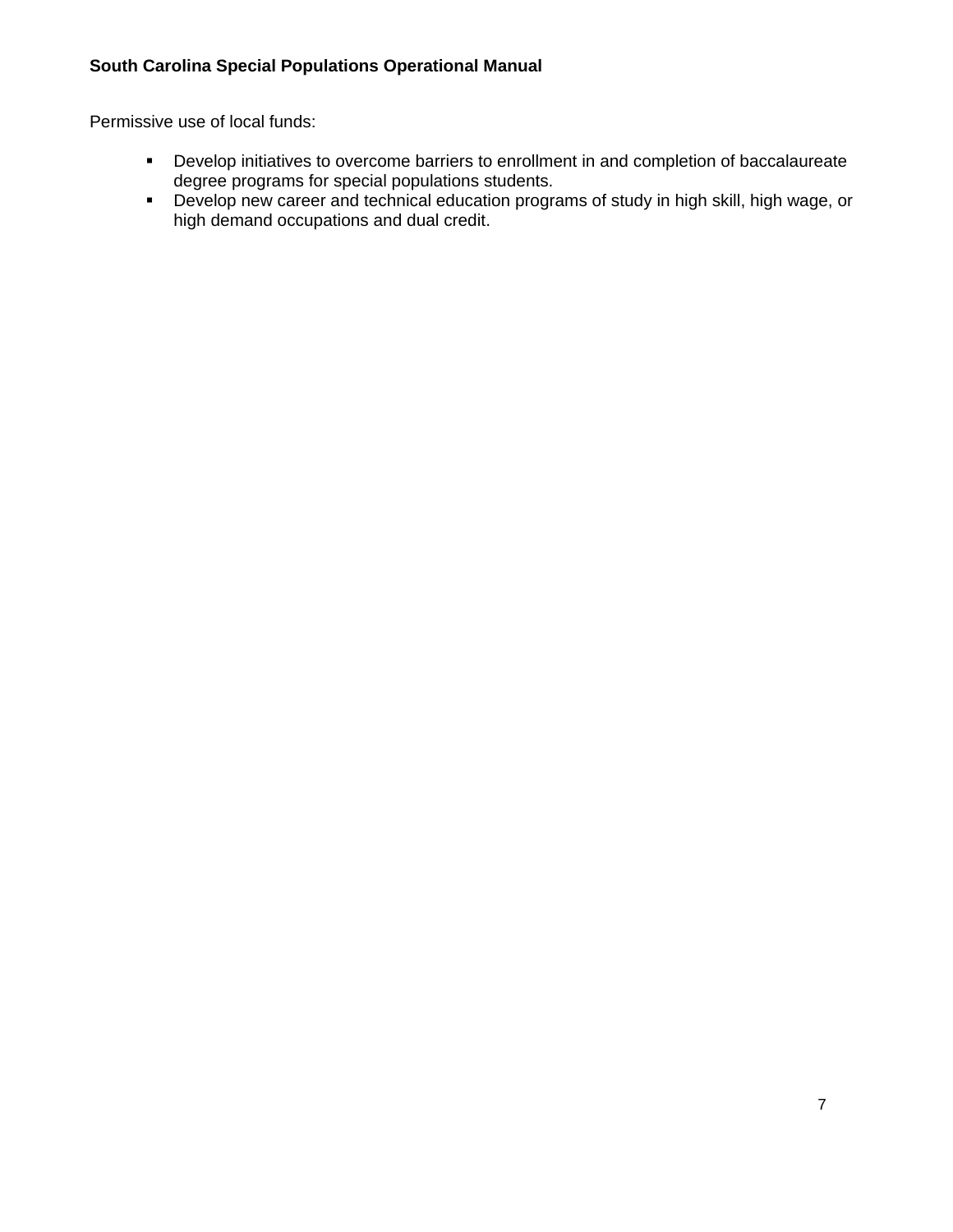# <span id="page-10-0"></span>**Part 2: Who Are Members of Special Populations?**

### **Prior to the Act of 1984:**

Students enrolled in vocational education who needed additional support services in order to be successful in their chosen vocational education programs were classified as being:

- disadvantaged—students not enrolled in exceptional education; and
- handicapped—students enrolled in exceptional education.

Support services included:

- **EXECUTE:** identification of students and
- **Individualized support services.**

The focus of the individualized support services was left to the discretion of the Disadvantaged/ Handicapped teacher and the student's vocational education teacher.

### **Act of 1984:**

The definition of students enrolled in vocational education who needed additional support services in order to be successful in their chosen vocational education programs changed from Disadvantaged and Handicapped to Special Populations.

Students were identified as being:

- **academically disadvantaged,**
- economically disadvantaged, and
- **handicapped.**

Support services included:

- **ullentification of students,**
- **assessment of students' special needs,**
- development of the four-year career plan, and
- **i** individualized support services based upon assessment results.

### **Act of 1990:**

The term "special populations" continued to be used for students enrolled in vocational education. The definition of special populations included: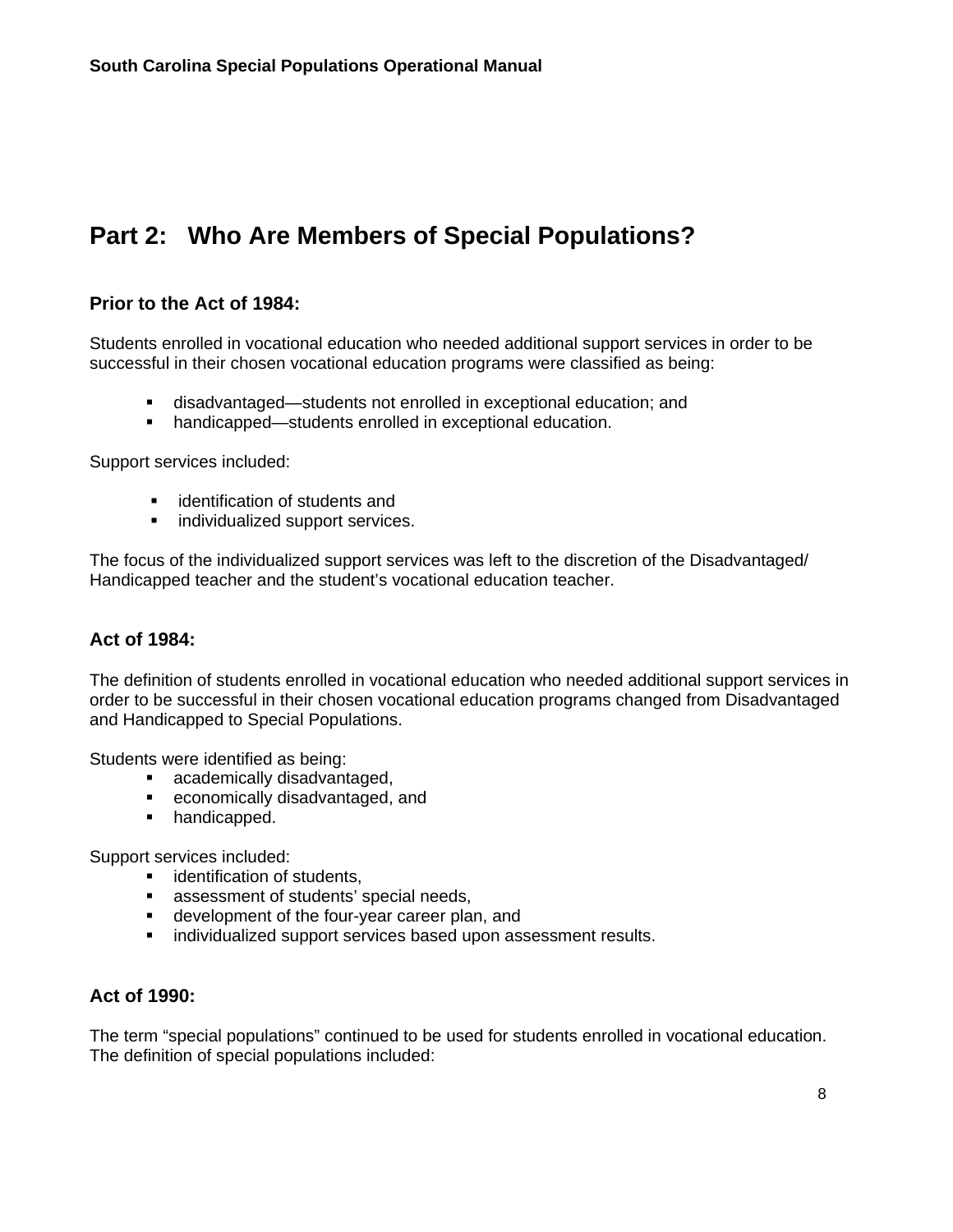- **If** individuals with disabilities,
- educationally disadvantaged individuals,
- **Example 15 and Conomically disadvantaged individuals (including foster children),**<br> **Example individuals with limited Fnglish language proficiency**
- individuals with limited English language proficiency,
- **EXED** individuals who participated in programs designed to eliminate sex bias, and
- **EXECUTE:** individuals in correctional institutions.

Support services under Perkins II meant services related to curriculum modification, equipment modification, classroom modification, supportive personnel, and instructional aids and devices.

# **Act of 1998:**

The definition of special populations included:

- **If** individuals with disabilities,
- economically disadvantaged individuals (including foster children),
- **Filter** individuals preparing for nontraditional employment,
- single parents (including single pregnant women),
- **displaced homemakers,**
- **EXEDENT** individuals with other barriers to education achievement, and
- **EXEDEE** individuals with limited English language proficiency.

Support services under Perkins III meant services related to curriculum modification, equipment modification, classroom modification, supportive personnel, and instructional aids and devices.

# **Act of 2006:**

The definition of special populations includes:

- **E** individuals with disabilities,
- economically disadvantaged individuals (including foster children),
- **F** individuals preparing for nontraditional fields,
- single parents (including single pregnant women),
- **displaced homemakers, and**
- **EXEDENT** individuals with limited English language proficiency.

Support services under Perkins IV means services related to curriculum modification, equipment modification, classroom modification, supportive personnel, and instructional aids and devices.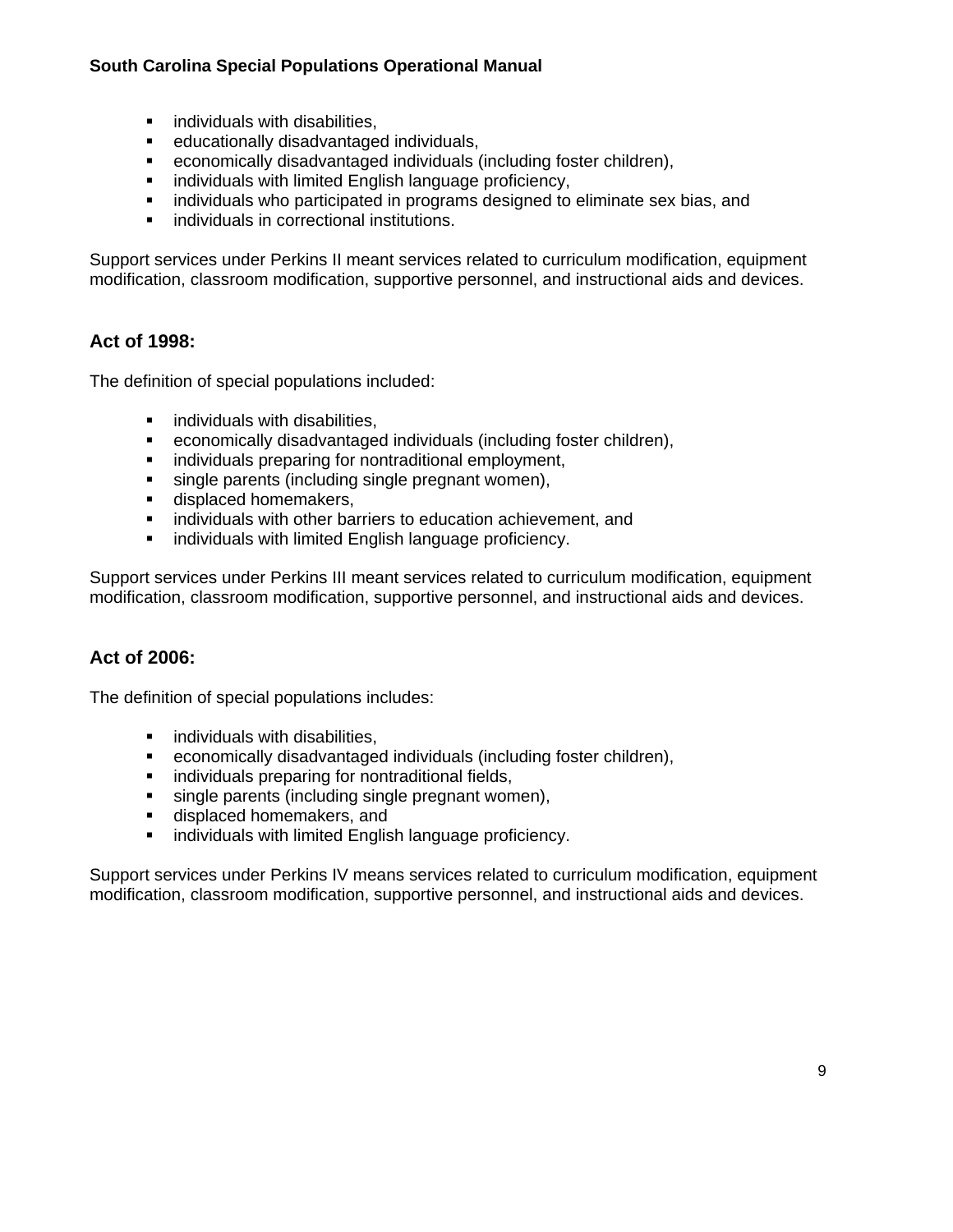# <span id="page-12-0"></span>**Part 3: Serving Special Populations in Career and Technology Education**

### **Members of Special Populations -**

- **1. Individuals with disabilities are individuals who have been certified under IDEA as being one or more of the following.** 
	- **Autistic.**
	- **Emotionally Disabled,**
	- **Deaf-Blind,**
	- **Hearing Impaired.**
	- **Mentally Disabled.**
	- **Multi-handicapped,**
	- **•** Orthopedically Impaired,
	- Other Health Impaired.
	- **Pregnant Students,**
	- **Developmentally Delayed,**
	- **Specific Learning Disabled,**
	- **Speech-Language Impaired,**
	- **Students with Traumatic Brain Injury, and**
	- **Visually Impaired.**

### **Definitions of Disabling Conditions -**

- **Autistic**. Autism is a developmental disorder that is characterized by significant and pervasive impairment in several areas of development: reciprocal social interaction skills, communication skills, and the presence of restricted and/or repetitive behavior, interests, and activities. This impairment, sometimes called Autism Spectrum Disorder, may include Autistic Disorder, Atypical Autism (Pervasive Developmental Disorder – Not otherwise Specified), Asperger's Disorder, Rett's Disorder, Childhood Disintegrative Disorder, or all Pervasive Developmental Disorders. These disorders can coexist with other disorders such as mental retardation, learning disabilities, attention deficit disorder, Down Syndrome, or Tourette's Disorder.
- **Emotionally Disabled**. Emotionally disabled students are students who, after receiving specially designed educational support services and intervention strategies in the regular educational setting, still exhibit patterns of situationally inappropriate interpersonal or intrapersonal behavior. The inappropriate behaviors must be long-standing patterns of behavior which occur regularly and often enough as to interfere consistently with the student's own learning process. An emotional disability is evidenced by one or more of the following characteristics, which cannot be attributed primarily to physical, sensory, or intellectual deficits: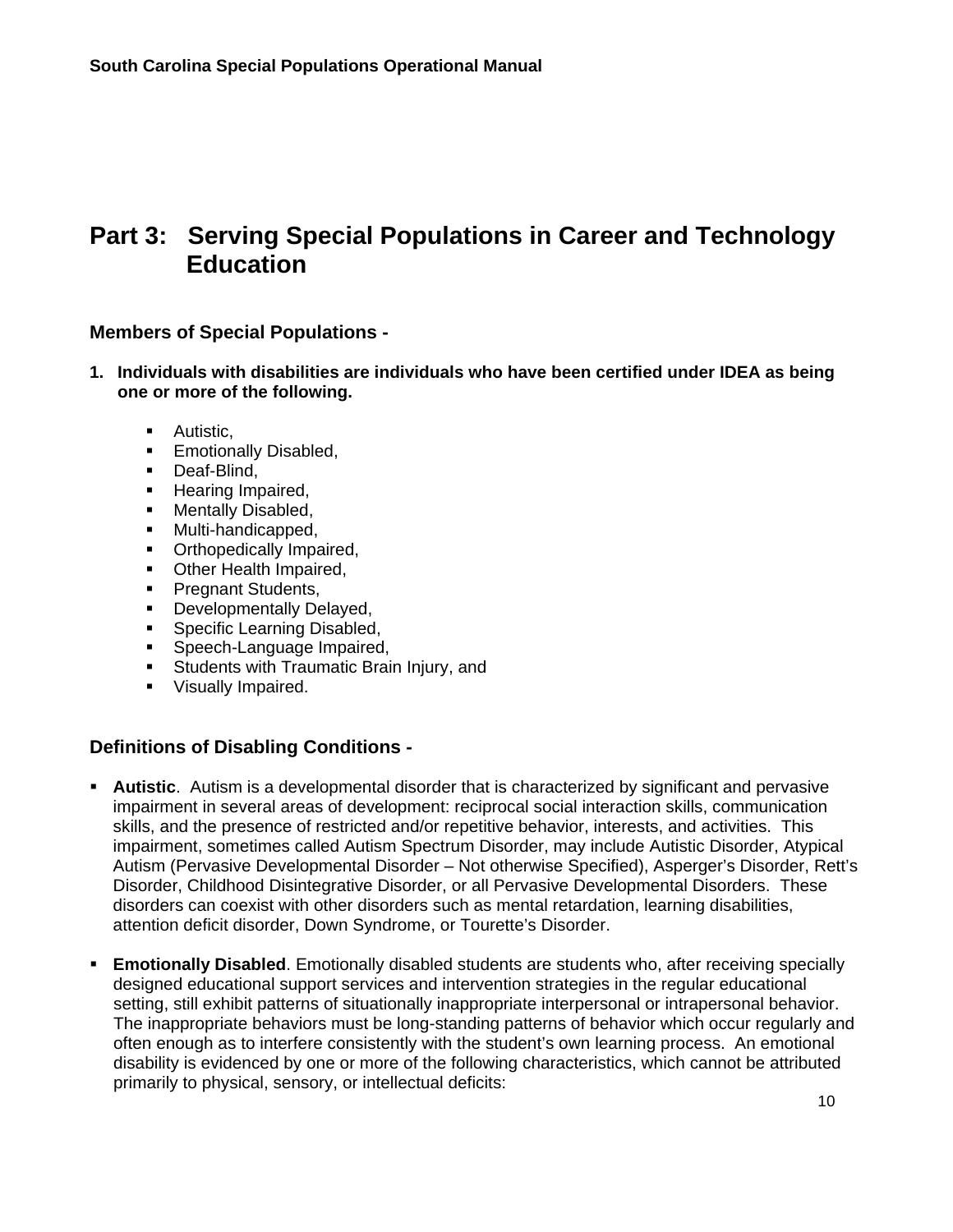- inability to achieve adequate academic progress not due to a learning disability;
- **EXED** inability to maintain satisfactory interpersonal and/or intrapersonal relationships;
- inappropriate or immature types of behavior or feelings under normal conditions;
- general pervasive mood of unhappiness or depression; and
- a tendency to develop physical symptoms, pains, or fears associated with personal or school problems.

 The term does not include socially maladjusted students unless it is determined that they are also emotionally disabled.

- **Deaf-blind**. Deaf-blind students have concomitant hearing and visual impairments, the combination of which causes such severe communication and other developmental and educational problems that they cannot be accommodated in special education programs solely for deaf or blind children.
- **Hearing Impaired**. Hearing impaired children are those with hearing losses which are disabling educationally and developmentally and who, with or without amplification, may require various instructional modifications and related services in order to make full use of their learning opportunities. Hearing impaired is a generic term, which includes deafness and all hearing losses ranging from mild to profound.
- **Mentally Disabled**. Mentally disabled individuals refer to significantly subaverage general cognitive functioning and a reduced rate of learning. This condition exists concurrently with deficits in adaptive behavior, is manifested during the developmental period, and adversely affects the student's educational performance.
- **Multi-handicapped**. Multi-handicapped students have a pervasive primary disability that is cognitive and/or behavioral in combination with one or more other disabilities, the combination of which causes such development and educational problems that the children cannot be accommodated in special programs that primarily serve one area of disability.
- **Orthopedically Impaired**. An orthopedically impaired child possesses a severe orthopedic impairment, which adversely affects his or her educational performance. The term includes impairments caused by congenital abnormalities and impairments from other causes. Preschool children who are orthopedically impaired have an orthopedic impairment that adversely affects physical and motor development and that interferes with the acquisition of skills. The term includes impairments caused by congenital abnormalities and impairments from other causes.
- **Other Health Impaired**. Other health impaired students have chronic or acute health problems, which cause limited strength, vitality, or alertness, including a heightened alertness to environmental stimuli, to such an extent that special educational services are necessary. The health problems may include heart conditions, chronic lung disease, tuberculosis, rheumatic fever, nephritis, asthma, sickle cell anemia, hemophilia, epilepsy, lead poisoning, leukemia, diabetes, attention deficit disorder or attention deficit hyperactivity disorder, genetic impairments, or some other illness which may cause a student to have limited strength, vitality, or alertness, adversely affecting educational performance or developmental progress.
- **Pregnant Students.** Pregnant students with special educational needs are those who, because of their pregnancy, require special education and/or related services other than those which can be provided through regular education services.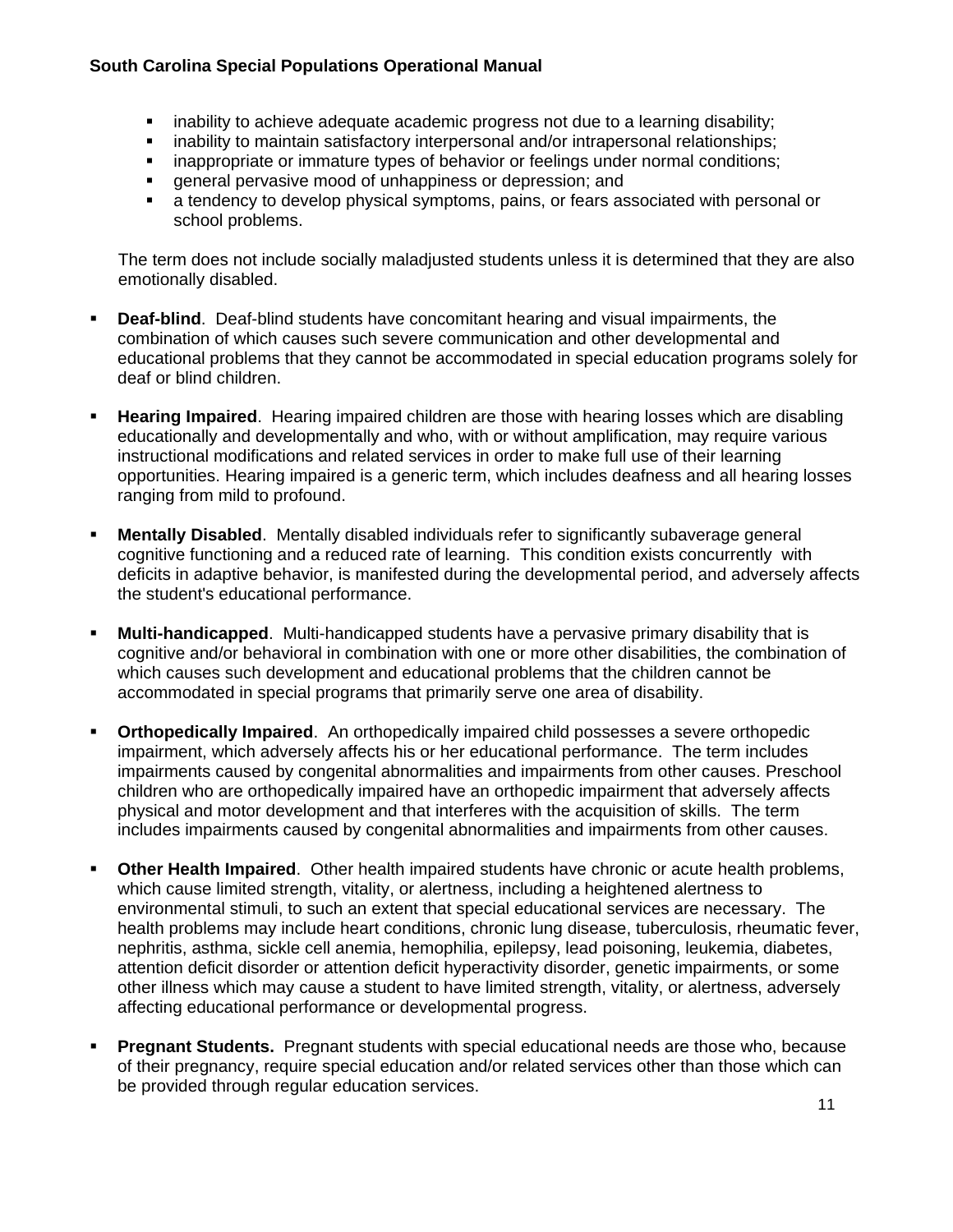- **Developmentally Delayed.** Children identified in this area are those ages three through seven whose development and/or behavior is so significantly delayed or atypical that special education and related services are required.
- **Specific Learning Disabilities**. Specific learning disabilities is an inclusive term used to denote various processing disorders presumed to be intrinsic to an individual (e.g., acquisition, organization, retrieval, or expression of information). For the purpose of special educational services, students classified as learning disabled are those who, after receiving instructional intervention in the regular education setting, have a substantial discrepancy between ability and achievement. The disability is manifested by substantial difficulties in the acquisition and use of skills in listening comprehension, oral expression, written expression, basic reading, reading comprehension, mathematics calculation, and mathematics reasoning. A learning disability may occur concomitantly with, but is not the primary result of, other disabilities and/or environmental, cultural, and/or economic influences.
- **Speech and Language Impaired**. A pupil who has a speech-language impairment has a disorder in articulation, language, voice, and/or fluency. A speech-language impairment may range in severity from mild to severe. It may be developmental or acquired, and pupils may demonstrate one or any combination of the four parameters listed above. A speech-language impairment may result in a primary disability or it may be secondary to other disabilities.

Types of Speech and Language Impairments:

- Articulation—An articulation disorder is an abnormal, nondevelopmental production of phonemos (speech sounds). Types of misarticulations include omissions, substitutions, and distortions.
- Language—A language disorder is the impairment of comprehension and/or production of an oral communication system. The disorder may involve the form of language (phonologic, morphologic, and syntactic systems), the content of language (semantic systemic), the function of language (pragmatic system), and/or any combination of the above.
- Form of language—Phonology is the sound system of a language and the linguistic rules that govern it; morphology is the rule system that governs the structure of words and the elements of meaning used in their construction; syntax is the linguistic rule governing the order and combination of words to form sentences and the relationships among the elements within a sentence.
- Content of language—Semantics refers to the content or meaning of words and utterances.
- Function of language—Pragmatics refers to the social use of language and its appropriateness in a given situation.
- Voice—A voice disorder is an abnormal production of pitch (e.g., range inflection or appropriateness), intensity (loudness), resonation (e.g., excessive nasality), and quality (e.g., breathiness, hoarseness, and harshness).
- **Filuency—A fluency disorder is a disruption in the normal rhythmic flow of speech that** interferes with communication. The disorder may include, but not be limited to, frequency of dysfluencies, duration of dysfluencies, struggle and avoidance characteristics, and types of dysfluencies (repetition – phrases, whole words, syllables, and phonemes; prolongations; and blocks).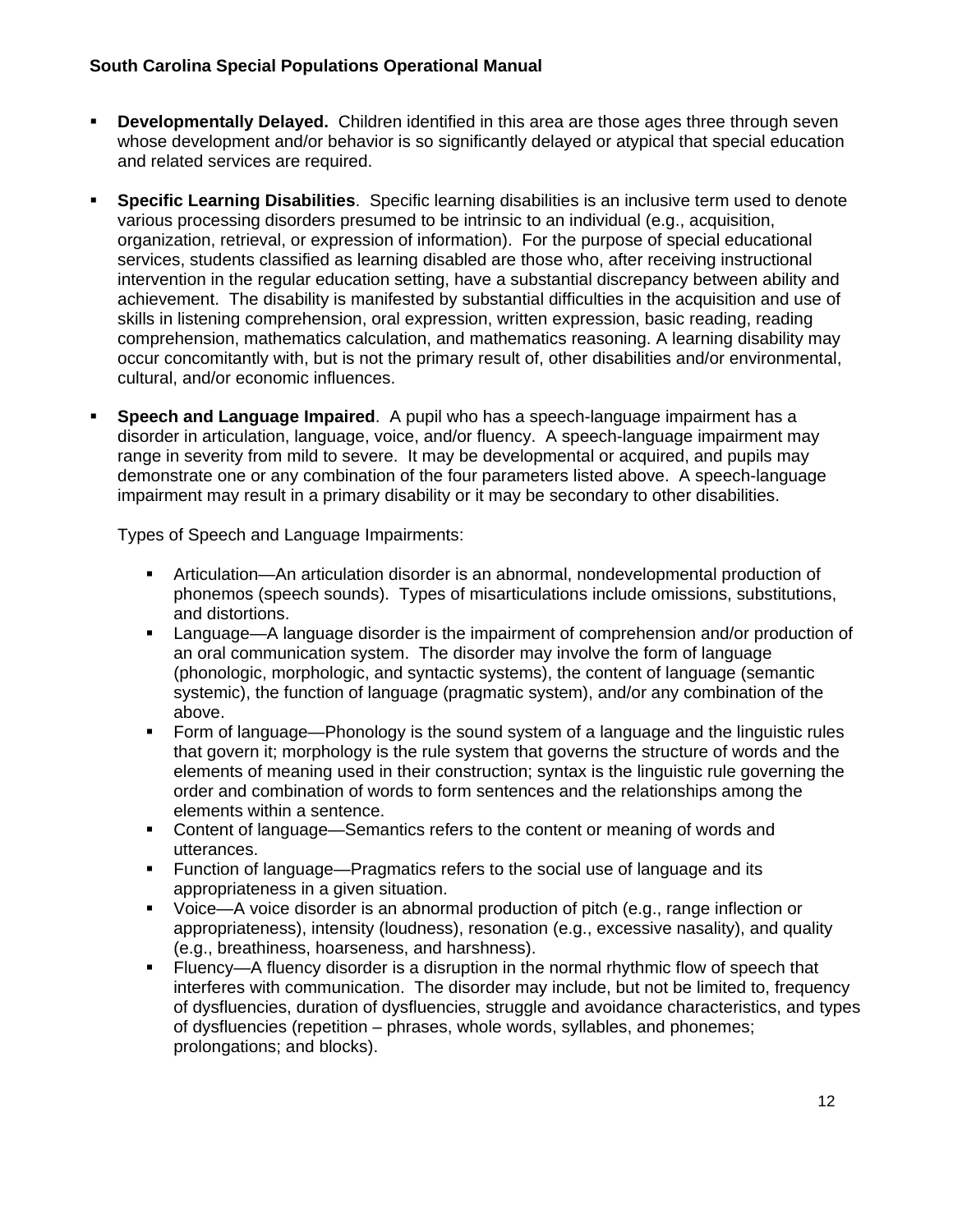**Students with Traumatic Brain Injury.** Traumatic brain injury is an acquired open or closed head injury caused by an external physical force that impairs a student's cognitive, communicative, perceptual, behavioral, social-emotional, and/or physical abilities to the extent that the student requires special education. Congenital, degenerative, or brain injuries induced by birth trauma are not included in this definition.

### **Visually Impaired**.

- Functionally blind children have so little remaining vision that they must use Braille as their reading medium. Preschool children who are functionally blind use predominantly tactile or auditory mediums in order to learn. In children for whom formal vision measures are not appropriate, sufficient documentation for low vision will include diagnosed pathology and functional assessment that describes visual deficits significant enough to interfere with learning.
- Partially seeing children have a loss of vision but are able to use regular or large type as their reading medium. These will generally be children who have a visual acuity between 20/70 and 20/200 in the better eye after correction. Preschool children with low vision have a loss of vision but are able to use the visual medium as their predominant means of learning. These generally will be children who have an actual or estimated visual acuity between 20/70 and 20/200 in the better eye after correction or whose visual impairment impedes the acquisition of developmental milestones.
- Children who are legally blind have a visual acuity of 20/200 or less in the better eye after correction or a peripheral field so contracted that the wider diameter subtends an arc no greater than 20 degrees.
- **2. Individuals from economically disadvantaged families are individuals who are economically disadvantaged or from an economically disadvantaged family and qualify for any of the following:** 
	- Aid to Families with Dependent Children,
	- **food stamps,**
	- **free or reduced-price meals; and/or**
	- services for those of low-income status according to the latest available data from the Department of Commerce or the Department of Health and Human Services Poverty Guidelines.

 **Foster Children** are students served by the South Carolina Department of Social Services. They have lost their families due to problems such as neglect, abuse, desertion, poverty, divorce, and physical and emotional illness and are placed in foster care.

**3. Individuals preparing for nontraditional fields are individuals who are enrolled in Career and Technology Education program areas that are linked to nontraditional/underrepresented fields.** 

 Nontraditional fields means occupations or fields of work, including careers in computer science, technology, and other current and emerging high skill occupations, for which individuals from one gender comprise less than 25 percent of the individuals employed in each such occupation or field of work.

**4. Single parents, including single pregnant women, are unmarried single individuals with children and those expecting a child.**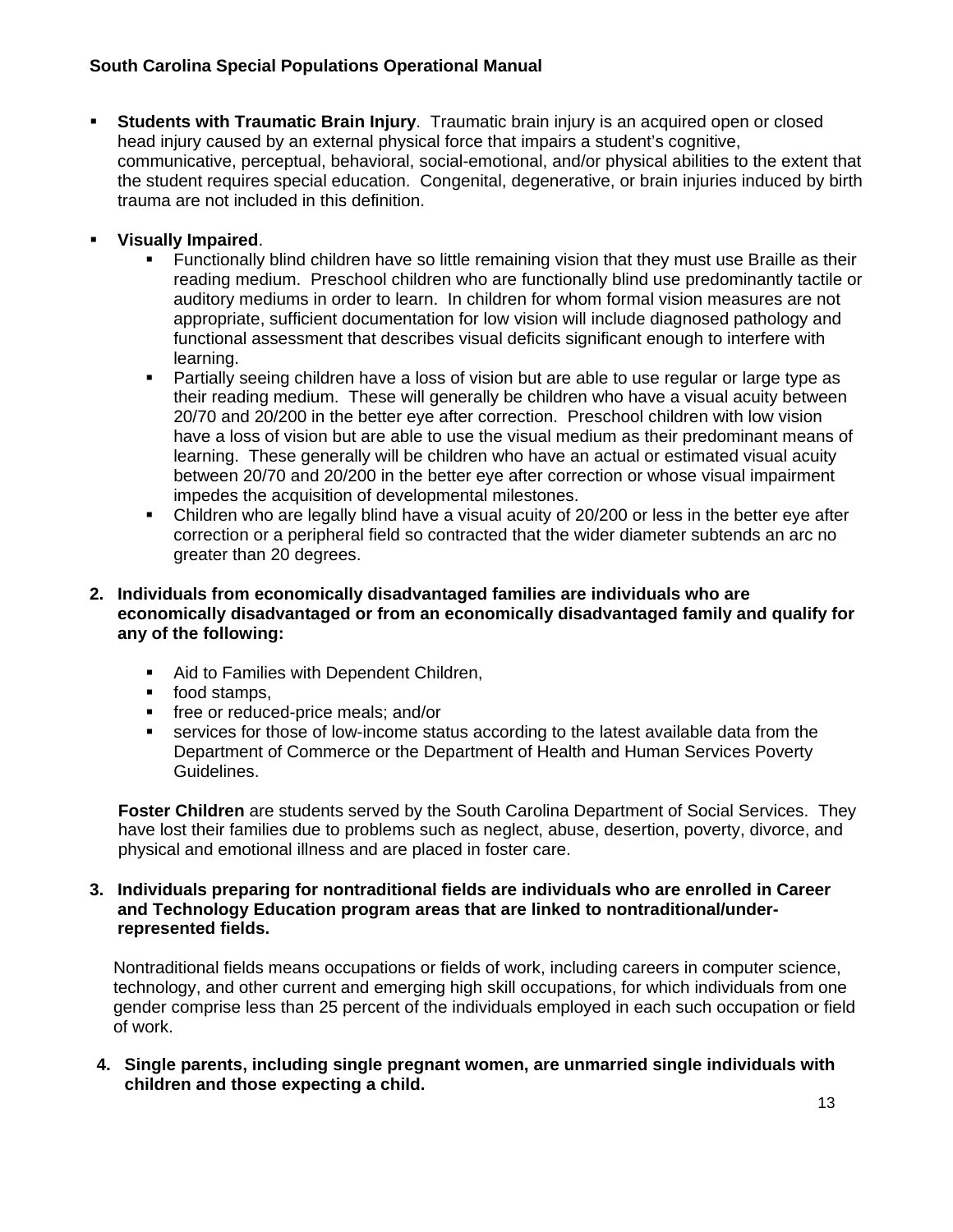**5. Displaced homemakers are individuals who have worked primarily without remuneration to care for homes and families and for that reason have diminished marketable skills or have been dependent on the income of other family members but are no longer supported by that income or are parents whose youngest dependent child will become ineligible to receive assistance under part A of Title IV of the Social Security Act no later than 2 years after the date on which the parents apply for assistance under such title; are unemployed or underemployed; and are experiencing difficulty in obtaining or upgrading employment.** 

#### **6. Individuals with limited English proficiency are individuals who:**

- were not born in the United States or whose native language is a language other than English;
- come from environments where a language other than English is dominant;
- are American Indian and Alaska Natives and who come from environments where a language other than English has had a significant impact on their level of English language proficiency; and
- by reason thereof, have sufficient difficulty speaking, reading, writing, or understanding the English language which denies those individuals the opportunity to learn successfully in classrooms where the language of instruction is English or to participate fully in our society (Section 400.4 Final Regulations - Perkins 1990).

## **Purpose of Perkins IV -**

The purpose of Perkins IV is to develop more fully the academic, career, and technical skills of students who elect to enroll in career and technical education by building on the efforts of States and local programs to develop challenging academic and technical standards to assist students in meeting such standards, including preparation for high skill, high wage, or high demand occupations in current or emerging professions. The language of Perkins IV supports a stronger assessment of the performance of special populations students in career and technical education, as well as the impact of core performance indicators.

 Under the mandates of Perkins IV, each member of special populations is identified. This approach allows districts to not only meet the board assurances under Perkins which are to develop challenging academic and technical standards and to assist students in meeting those standards, but also to prepare students for high skill, high wage, or high demand occupations in current or emerging professions.

## **Criteria for Services -**

Required services and activities needed for members of special populations to complete career and technology education programs successfully are specified. It is the primary responsibility of each local district to provide support for ensuring that special populations students are receiving adequate services and job training. Coordination of these services and activities with other federal programs is the key to producing well-prepared special populations students with marketable skills.

Services and activities for special populations coordination should include:

 equal access to recruitment, enrollment, and placement activities for members of special populations.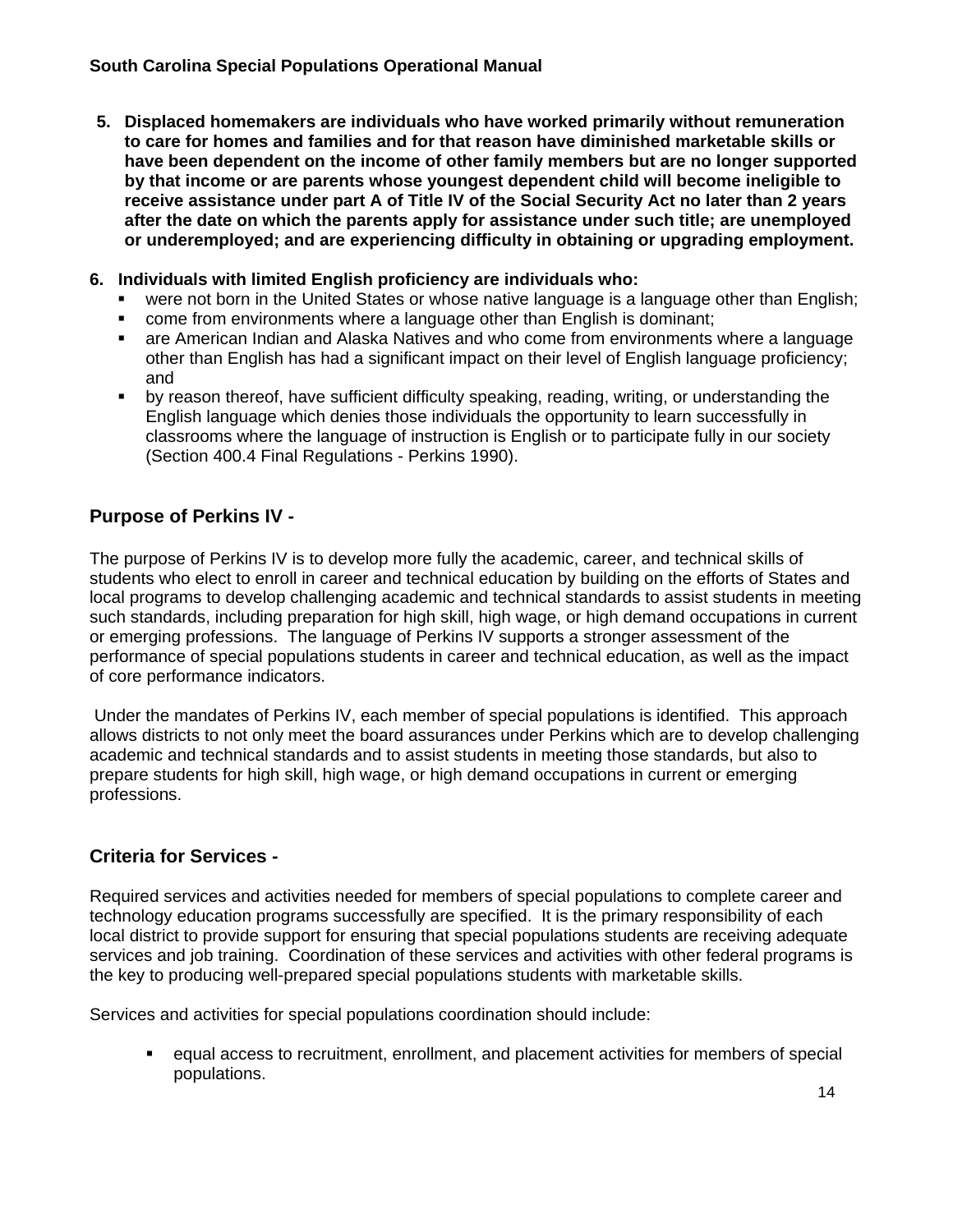- equal access to career and technology education programs available to individuals who are not members of special populations.
- programs/services for increasing academic performance for members of special populations students.
- career guidance and counseling strategies for special populations students enrolled in career and technology education.
- effective instruction methods to ensure a positive classroom environment for special populations students.
- career and technology education programs and activities provided in the least restrictive environment and when appropriate included as a component of the IEP.

# **Career Development Services -**

Under Perkins IV, career guidance and academic counseling means activities that will:

- provide access for students and parents to information regarding career awareness and planning with respect to an individual's occupational and academic future.
- **Part of the information with respect to career options, financial aid, and postsecondary** options, including baccalaureate degree programs.

## **Occupational and Employment Information -**

Perkins IV strengthens the language under this section on career guidance, counseling programs, and services for students pursuing nontraditional fields. In order for States to receive grants under Section 118, Occupational and Employment Information, the eligible agency and Governor must jointly designate an entity in the State to:

- provide support for career guidance and academic counseling programs designed to promote improved career and education decision making by student and parents, as appropriate, regarding education (including postsecondary) and training options and preparation for high skill, high wage, or high demand occupations and nontraditional fields;
- make available to students, parents, teachers, administrators, faculty, and career guidance and academic counselors, and to improve accessibility with respect to, information and planning resources that relate academic and career and technology education preparation to career goals and expectations; and,
- provide academic and career and technology education teachers, faculty, administrators, and career guidance and academic counselors with the knowledge, skills, and occupational information needed to assist parents and students, especially special populations, with career exploration, educational opportunities, education financing, and exposure to high skill, high wage, or high demand occupations and nontraditional fields, including occupations and fields requiring baccalaureate degrees.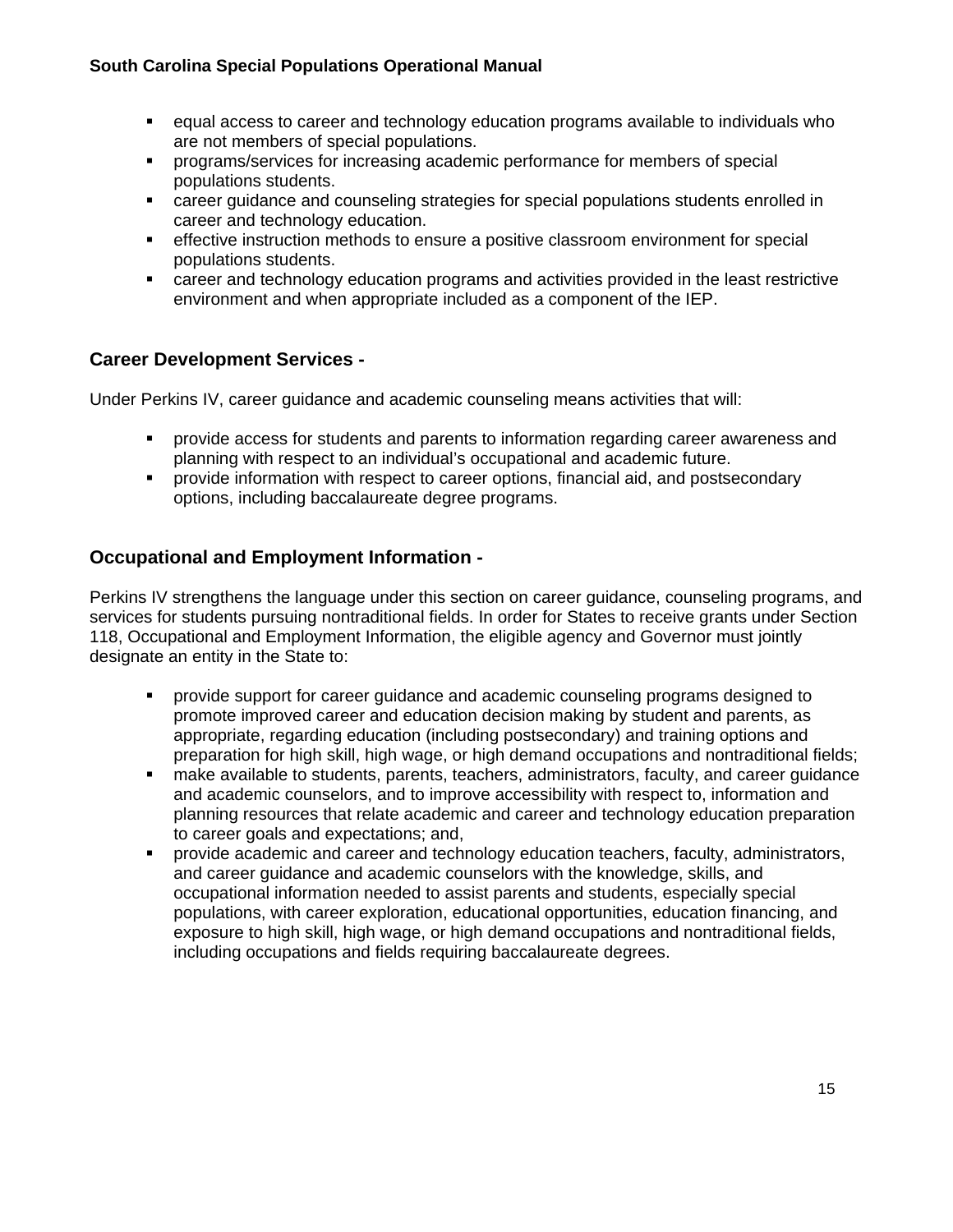# **Program Evaluation -**

Local districts are responsible for assessing the needs of special populations students. Assessing the needs of special populations involves identifying those areas that may require support to overcome barriers impeding the success of special populations students enrolled in career and technology education programs.

In conducting a program evaluation, the following must be accomplished.

- Analyze performance core indicators yearly reports to assess the success of special populations students.
- Analyze student enrollment reports to determine the percent of special populations students enrolled in career and technology education programs by each identification: individuals with disabilities; individuals from economically disadvantaged families, including foster children; individuals preparing for nontraditional fields; single parents, including single pregnant women; displaced homemakers; and, individuals with limited English proficiency.
- Compare the information received by the previous year to determine improvements in
	- access—the percent of special populations students enrolled in entry-level courses.
	- progress—the percent of special populations students progressing to upper-level courses.
	- Success—the percent of special populations students completing upper-level courses and followed-up completer courses.
- Analyze annual core indicator performance reports to determine the percent of special populations students meeting:
	- attainment of challenging academic content standards and academic achievement standards adopted under No Child Left Behind and measured by the academic assessments used for No Child Left Behind.
	- attainment of career and technology skill proficiencies, including achievement on technical assessments that are aligned with industry recognized standards, if available and appropriate.
- **•** Determine rates of attainment in each of the following:
	- secondary school diploma;
	- GED credential or other State recognized equivalent including recognized alternative standards for individuals with disabilities; and
	- proficiency credential, certificate, or degree in conjunction with a secondary school diploma.
- **Determine graduation rate as defined by No Child Left Behind.**
- Determine placement in postsecondary education or advanced training, in military service, or in employment.
- **Determine participation in and completion of career and technology education programs** that lead to nontraditional fields.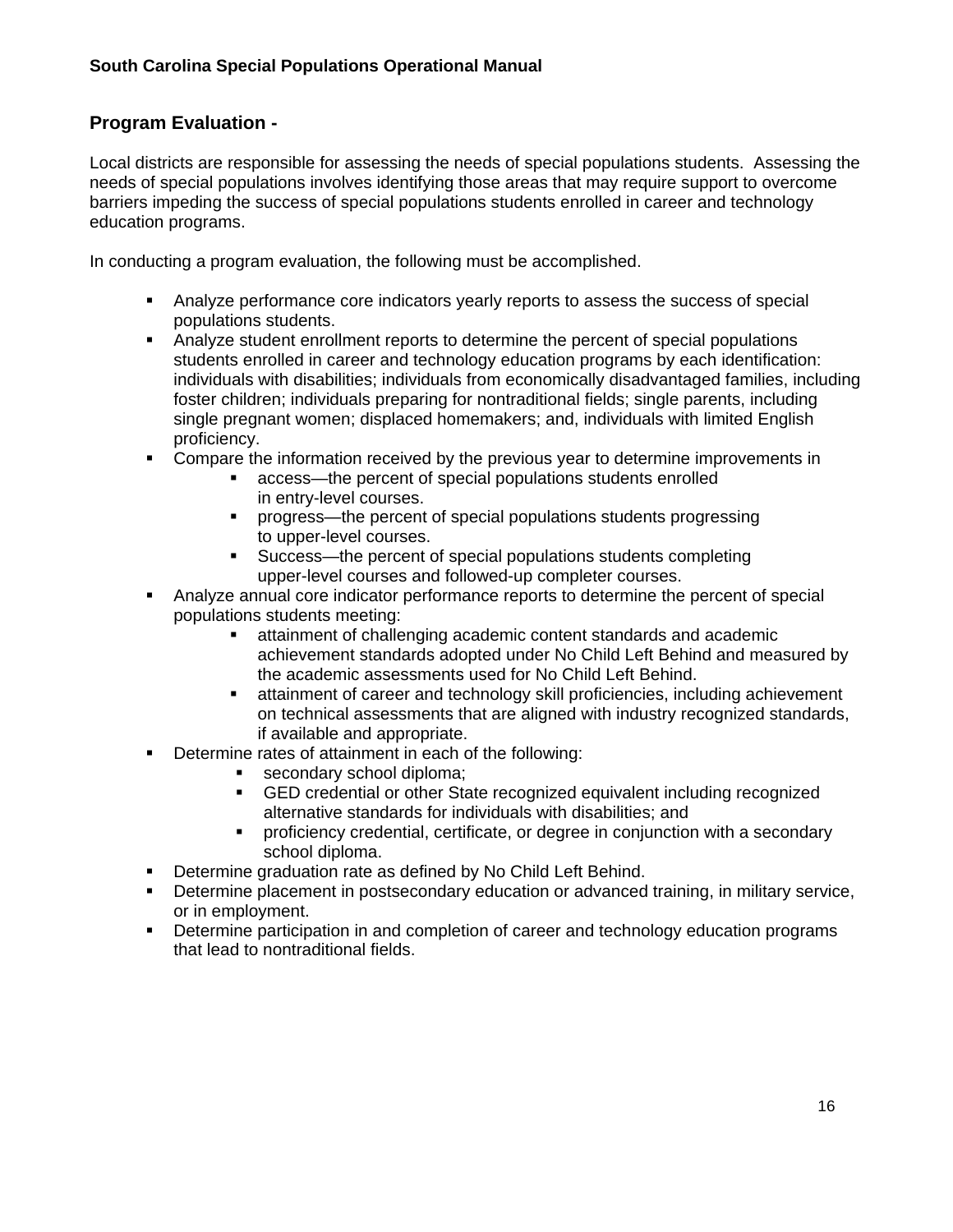## **Supplementary Services -**

Members of special populations may need supplementary services to assist them in becoming successful in their chosen career and technology education programs and the core performance indicators.

These services may include:

- **•** curriculum modification,
- **equipment modification,**
- **Classroom modification,**
- supportive personnel, and
- **EXECUTE:** instructional aids and devices.

# **Serving Individuals with Disabilities -**

Consideration of the need for modifications in career and technology education must be addressed for each identified student with disabilities. Career and technology education teachers and exceptional education teachers should work cooperatively when planning career and technology education services provided to students with disabilities.

Perkins IV and IDEA of 1997 mandate equal access to career and technology education programs and services for students with disabilities. The Individualized Education Program Team is responsible for making decisions concerning the educational needs of students with disabilities. When students with disabilities enter a career and technology education program, the Individualized Education Program Team should meet to determine:

- **EXEDENT** initial evaluation and reevaluation of students with disabilities,
- the Individual Education Plan (IEP),
- placement, including alternative education settings
- the relationship between the disability and behavior in disciplinary action when the behavior will result in a suspension of more than ten consecutive days

Students with disabilities enrolled in career and technology education programs who lack the essential grade level skills in reading, grammar usage, spelling, punctuation, mathematics, etc., may benefit from a career and technology education component to the IEP.

The regular career and technology education teacher should participate jointly with members of the Individualized Education Program Team to develop the career and technology education component to the IEP. This team approach should consider the student's career needs and modifications needed to be successful in his or her career and technology education program and core performance indicators.

## **Monitoring the IEP -**

Under Perkins IV, career and technology education for each student with a disability must be monitored to determine if such education is consistent with the IEP developed for the student under **IDEA**. 17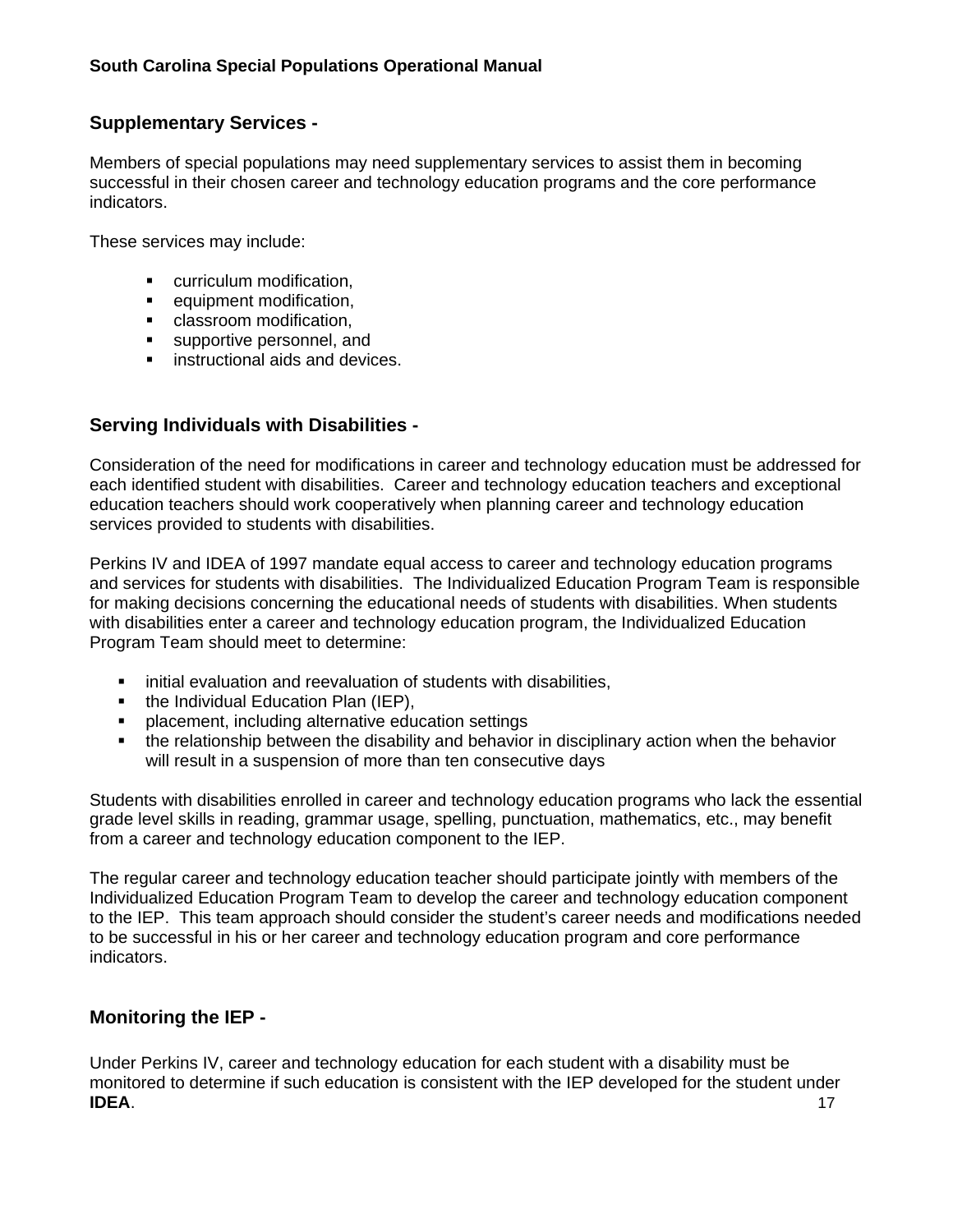In order to monitor the IEP for a disabled student enrolled in career and technology education programs, support service providers should:

- coordinate support services needed to accomplish the goals and objectives of the career and technology education component to the IEP.
- follow-up with the career and technology education teacher during each grading period to assess program and support services needs.
- meet with the exceptional education teacher to gain a perspective on the student's progress on the career and technology education component to the IEP.
- **F** review the IEP for timelines and assist the Individualized Education Program Team in modifying them, if necessary.
- encourage career and technology education teachers to meet with the Individualized Education Program Team for students enrolled in their classes.

# **Individualized Education Program Team -**

The Individualized Education Program Team is responsible for making decisions about initial evaluations/reevaluations, individual education plan, placement, and the relationship between the disability and behavior in disciplinary actions of disabled students. In providing services for disabled students enrolled in career and technology education programs, the support service provider should:

- serve as a member of the Individualized Education Program Team.
- **number** monitor the career and technology education component to the IEP.
- provide input about career and technology education programs.
- assist in determining modifications, if needed, in the career and technology education program.
- assist in determining modifications, if needed, in meeting the core performance indicators.

## **Coordination of Services for Disabled Students -**

Developing quality career and technology education programs for students with disabilities requires appropriate planning and expertise. With the coordinated efforts of career and technology education, exceptional education, and vocational rehabilitation personnel, it is possible to provide disabled students with the skills, attitudes, knowledge, and safe work habits needed for successful employment.

In coordinating services for disabled students, the support service provider should:

- become an active member of the Individualized Education Program Team.
- monitor the progress of the student to determine if such services are consistent with the IEP.
- share any vocational assessment results with the Individualized Education Program Team for use in registering and placing students in the most appropriate career and technology education program.
- collaborate with the exceptional education teacher and the career and technology education teacher to ensure that students with disabilities receive career and technology education programs and activities in the least restrictive environment.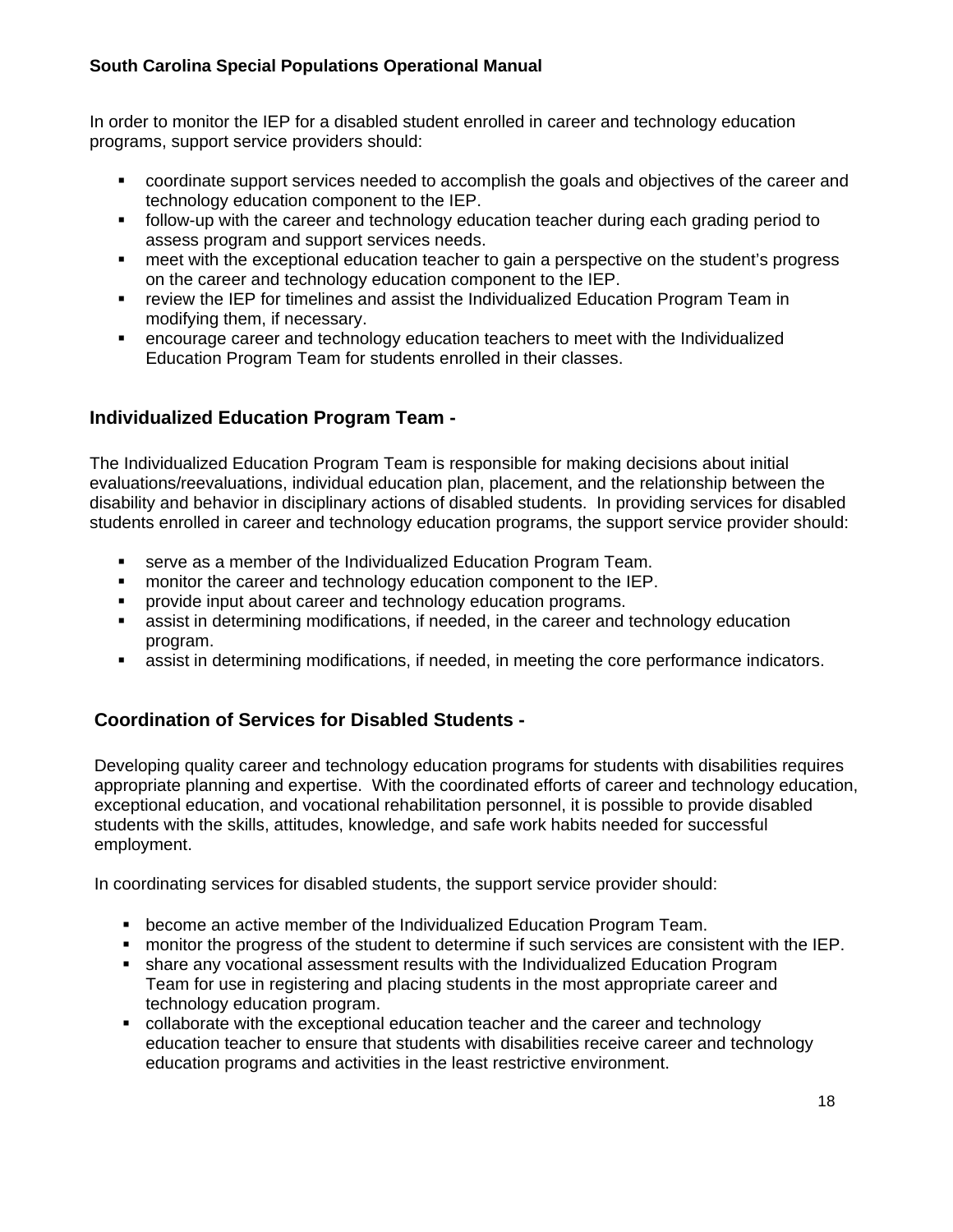## **Discipline for Disabled Students -**

Discipline of disabled students has been very controversial over the years. The Education for All Handicapped Children Act of 1975 (EAHCA) was authorized to ensure the educational rights of students with disabilities. This Act, however, did not address discipline. Over the years, EAHCA has been amended several times. In 1990, EAHCA was renamed the Individuals with Disabilities Education Act.

## **Individuals with Disabilities Education Act of 1990 -**

The Individuals with Disabilities Education Act of 1990 contains six components that affected discipline of students with disabilities. Those components follow.

- Zero Reject free and appropriate education to all students with disabilities and prohibiting the cessation of the right to be educated.
- Nondiscriminatory Evaluation fair evaluation of abilities to determine the presence of disabilities for special education and related services.
- Appropriate Education development of the Individualized Education Plan (IEP) as the framework for providing individualized instructional special education and related services.
- Least Restrictive Environment education of students with disabilities with nondisabled students in the general curriculum to the maximum extent.
- Procedural Safeguards system in place to ensure that parents or guardians can obtain an impartial review of evaluation and placement procedures.
- Student/Parent Involvement system in place to ensure the involvement of the student and his or her parents or guardian in the decision-making relating to educational planning.

## **Individuals with Disabilities Education Act of 1997 -**

The Individuals with Disabilities Education Act of 1997 (IDEA) recognized the fact that all children, including those with disabilities, deserved safe and orderly schools. For the first time, IDEA outlined how school disciplinary rules and obligations, to provide a free appropriate public education to disabled children, fit together. It explicitly required appropriate help for children who need instruction in and services for following rules and getting along in school. If a child's behavior impedes his learning or the learning of others, strategies, including positive behavioral supports, are to be considered to address the behavior.

IDEA 97 also recognized that if a student with disabilities brings a weapon or illegal drugs to school, the school has the right to remove him or her to an alternate educational setting for up to forty-five days. During that time, the child must be allowed to participate in the general curriculum, to receive services and appropriate modifications, including those in the IEP, and to receive help for addressing behaviors and preventing further problems.

In providing services for disabled students moved to an alternate educational setting and enrolled in career and technology education programs, the support service provider should:

- serve as a member of the Individualized Education Program Team.
- **F** monitor the career and technology education component of the IEP.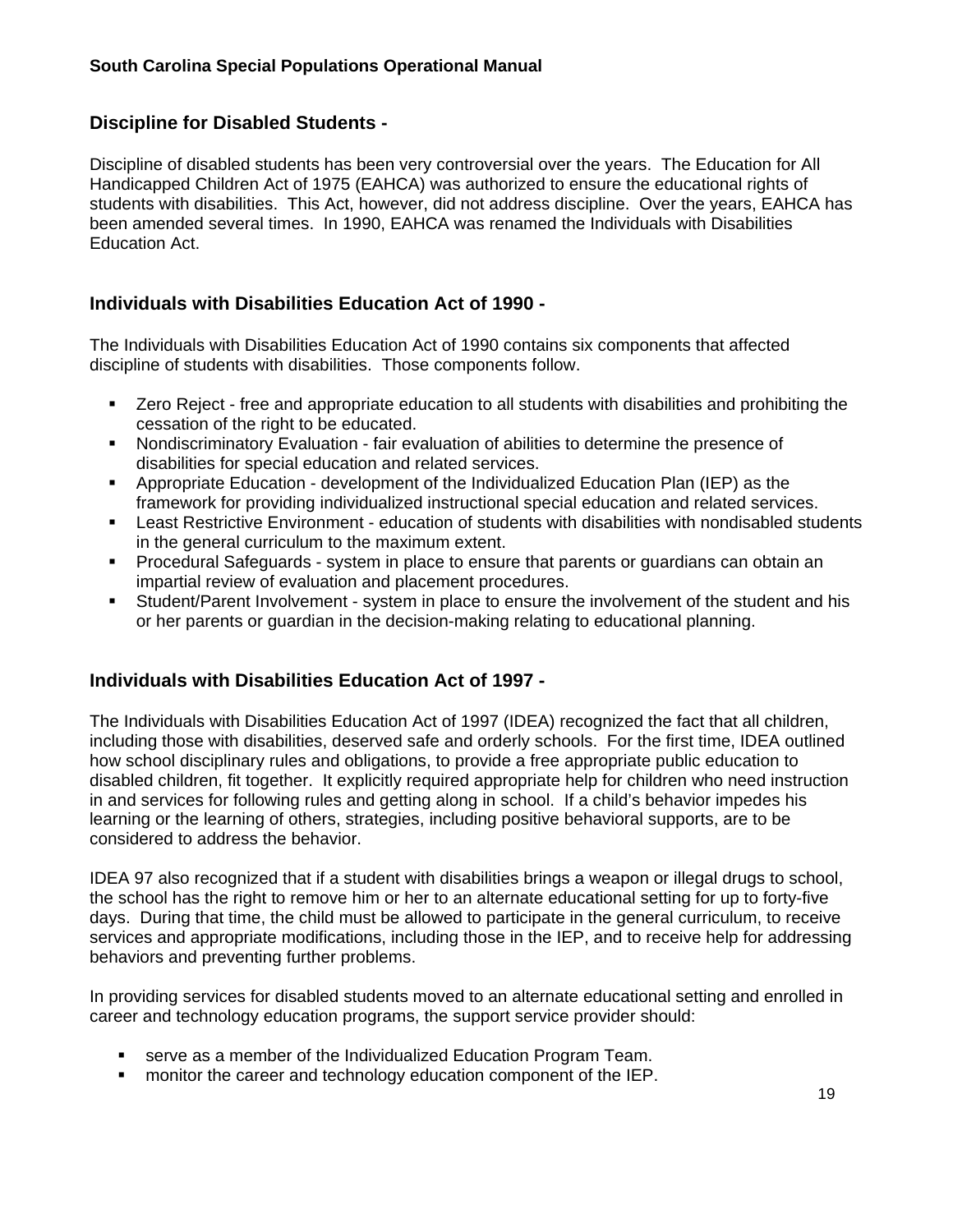- **EXT** assist in determining modifications, if needed, in the career and technology education program.
- assist in determining modifications, if needed, in meeting the core performance indicators.

# **Individuals with Disabilities Education Act of 2004 -**

The Individuals with Disabilities Education Act of 2004 requires schools to provide effective transition services designed to promote successful transition from high school to employment, independent living, or postsecondary education for students with disabilities.

The IEP, under IDEA 2004, must include transition services by the sixteenth birthday of the student. However, the IEP Team may begin transition planning at an earlier age if the team deems it necessary.

Transition services under 2004 must include:

- the development of appropriate measurable postsecondary goals that are based upon ageappropriate assessments that are related to training, education, employment, and independent living skills (if appropriate).
- the development of a statement of transition services needed for the student to reach his or her goals.

Transition goals for students with disabilities should reflect their strengths, preferences, and interests.

# **Serving Limited English Proficiency Students -**

**Public Law 100- 297** requires all states to collect and report data on national origin minority students who are of limited English proficiency. Information collected includes:

- number of limited English proficient students,
- **number** methods used by districts to identify these students,
- their educational status; and,
- types of programs that are in place to meet the needs of these students.

**Public Law 94-142** of the Educational for All Handicapped Act of 1975 raised several concerns about districts' legal requirements concerning identification, placement, and services for this population. Two stipulations in place to eliminate misplacement of national origin minority students into Exceptional Education Programs solely on the basis of language are:

- testing and evaluation materials and procedures used in the assessment must be administered so as not to be racially or culturally discriminatory and
- testing materials or procedures must be provided and administered in the child's Primary Language.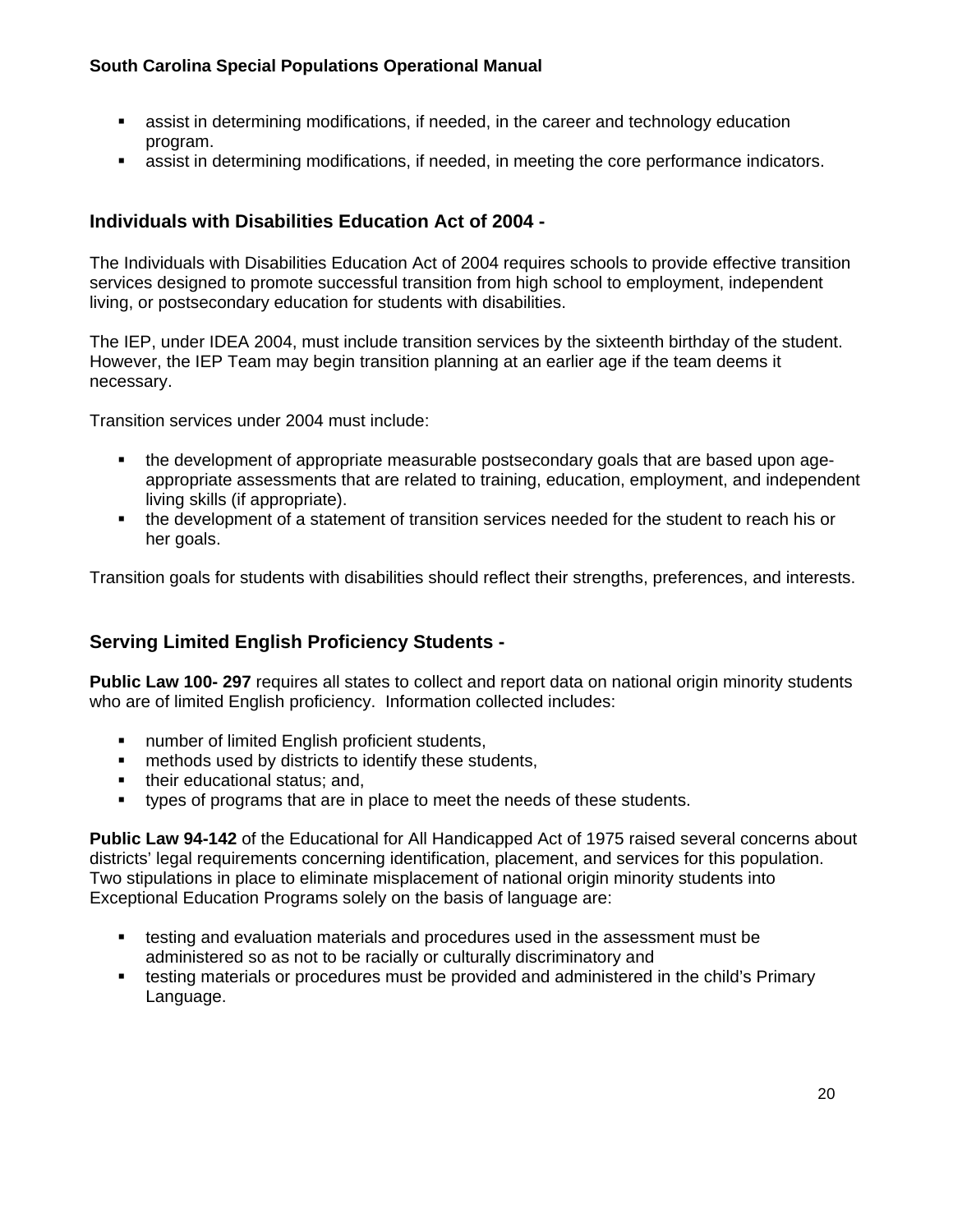## **Frequently Used Terminology -**

**English Language Proficiency Level Descriptions -** English Proficiency Level Descriptions are a recognized method of describing a person's proficiency in listening, speaking, reading, and writing.

The proficiency levels are Novice Low, Novice High, Intermediate Low, Intermediate High, Advanced, and Superior.

**ESL** - English as a Second Language is a common instructional program model in which the primary language of instruction is English.

**Language Minority -** A language minority or national origin minority student is one who speaks a language other than English as his or her first or native language and who may or may not be proficient in English.

**National Origin Minority - Language minority/national origin minority students must have their** English proficiency assessed before they can be identified as being limited English proficient.

**Exceptions -** Students who are excluded from a state-mandated test, according to test guidelines, are exceptions.

# **Steps in Determining Whether or Not a Student Is Limited English Proficient -**

**Initial Screening Process -** All students' language backgrounds shall be determined at the time of enrollment through the use of a Home (Primary) Language Survey.

- If the answer to all four questions on a Home (Primary) Language Survey is "English," the student should be considered English language proficient and no further action is needed.
- If the answer to **any one** of the four questions on the survey is a language other than English, the student should be considered to be a language minority student and should be referred for further English language assessment in listening, speaking, reading, and writing to determine if he or she is limited English proficient.

**Language Program Participation –** A student who has a current English proficiency rating lower than Intermediate/High, e.g., Novice/Low to Intermediate/Low, is clearly a candidate for participation in an alternative language service program (English as a Second Language program, bilingual program models, etc.). Students scoring Intermediate/High or Advanced may also need English language assistance in some areas.

## **Testing Recommendations -**

**Novice/Low to Intermediate/Low -** A student whose documented English language proficiency has been assessed as Novice/Low to Intermediate/Low in listening, reading, and writing may be exempted from statewide standardized testing by the same school system for up to two years from the time of enrollment in the school system.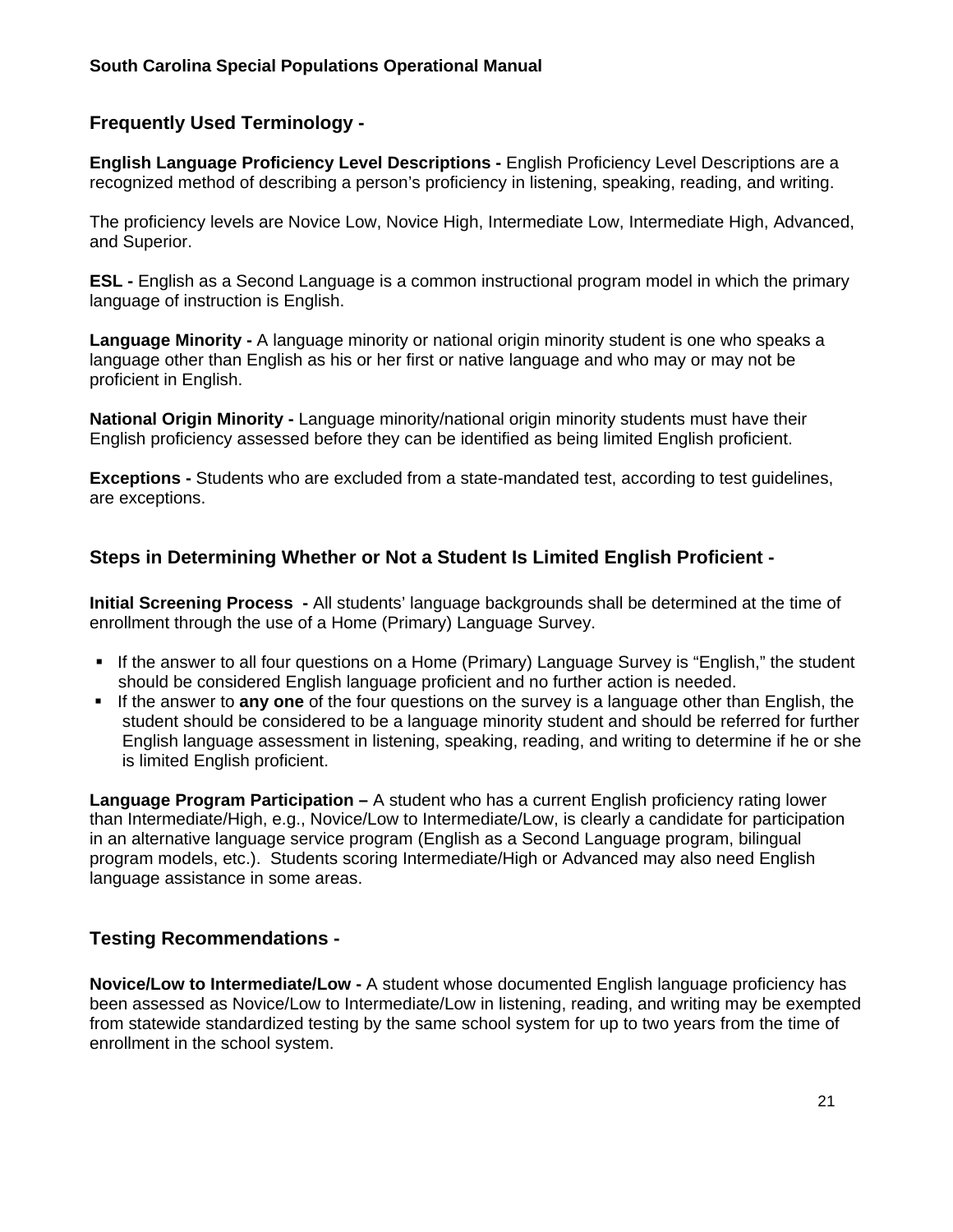However, if there is a test or tests on which the student would be able to perform, such as mathematics, the student may be tested. All completed tests must be scored and included with the other tests at the appropriate grade level. Test results should be identified and coded on the student record as those of a student with limited English proficiency.

Although a student may be exempted because of limited English proficiency, the school system will need to assess the progress of these students using other assessment methods in order to show that the students are progressing in English as well as in their other subject areas. After two years, limited English proficient students must be included in all administrations of required state tests, regardless of their level of English language proficiency.

**Intermediate/High or Advanced English Proficiency -** A student whose documented English language proficiency has been assessed as Intermediate/High or Advanced will often be able to be appropriately tested on all subjects, although he or she may need to be exempted from tests in which he or she writes responses. A school system may exempt a student for up to two years. All completed tests must be scored and included with the other tests at the appropriate grade level. Test results should be identified and coded as those of a student with limited English proficiency.

**Superior English Proficiency -** A student whose documented English language proficiency has been assessed as Superior shall participate in all administrations of required state tests and will not be coded as limited English proficient for state tests.

# **Testing Modifications -**

All students should have equal opportunity when taking tests.This includes instruction in becoming test-wise. Students' preparation for testing includes but is not limited to:

- **•** being taught the state-mandated curriculum,
- **•** being taught test-taking skills, and
- being informed about the purposes and possible consequences of tests that will be administered (e.g., passing the competency test is a graduation requirement).

In addition to becoming "test-wise," students who are limited English proficient may need to have special modifications. Any special arrangements or modifications must be in accordance with rules and procedures that protect test standardization procedures and validity of the assessment. Special arrangements or modifications must never be used for score enhancement.

In determining appropriate testing modifications, a fundamental principle is to follow the types of instructional modifications used in the classroom. Modifications that are not routinely used during the instructional day and during classroom testing are not appropriate during state-mandated testing.

# **Testing Program Procedural Modifications -**

Procedural Modifications for certain limited English proficient students on certain tests may include:

■ testing in a separate room,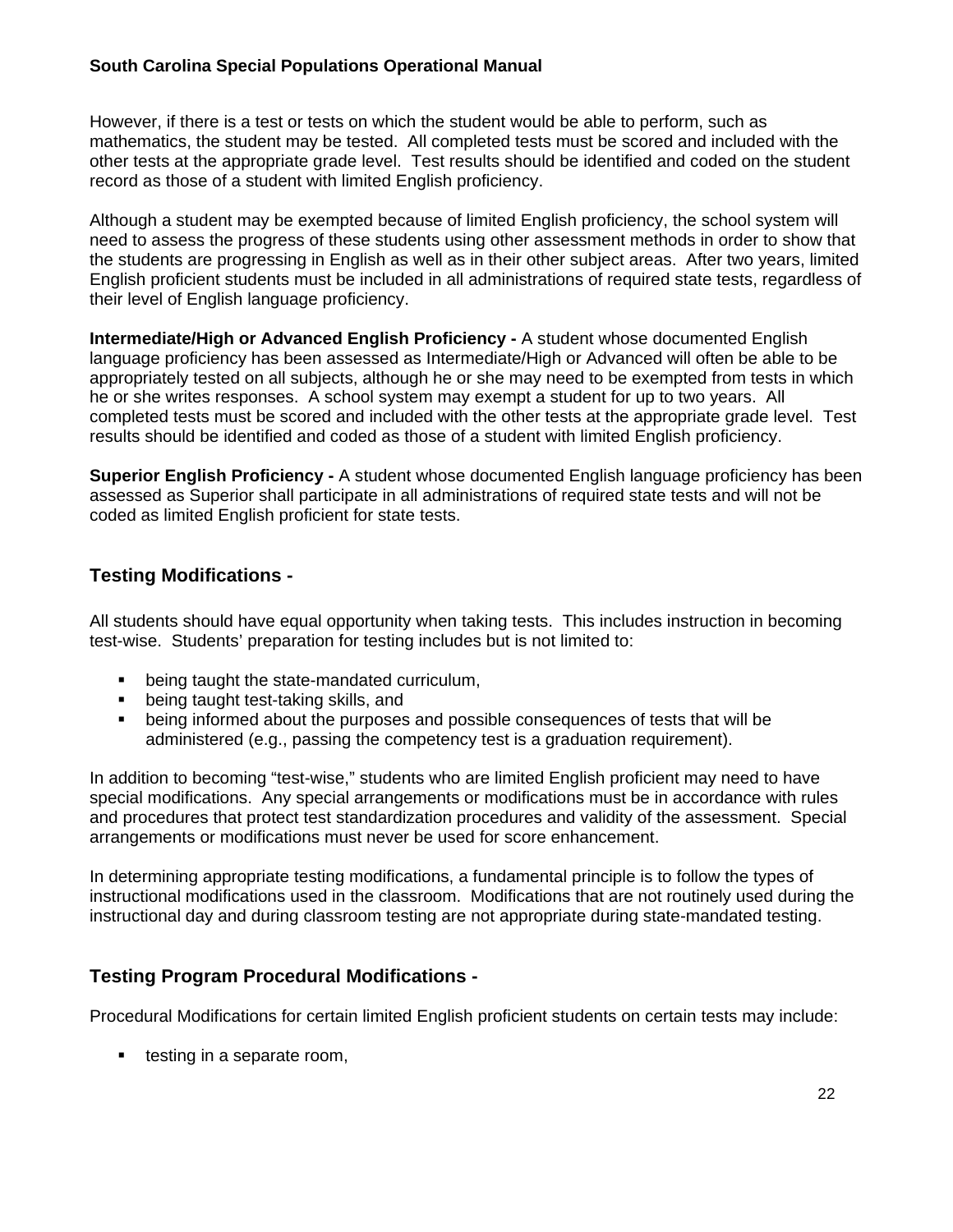- scheduled extended time,
- **n** multiple test sessions,
- **test administrator reading test aloud in English,**
- **student marking in test book, and**
- **English/native language dictionary or English/native language electronic translator.**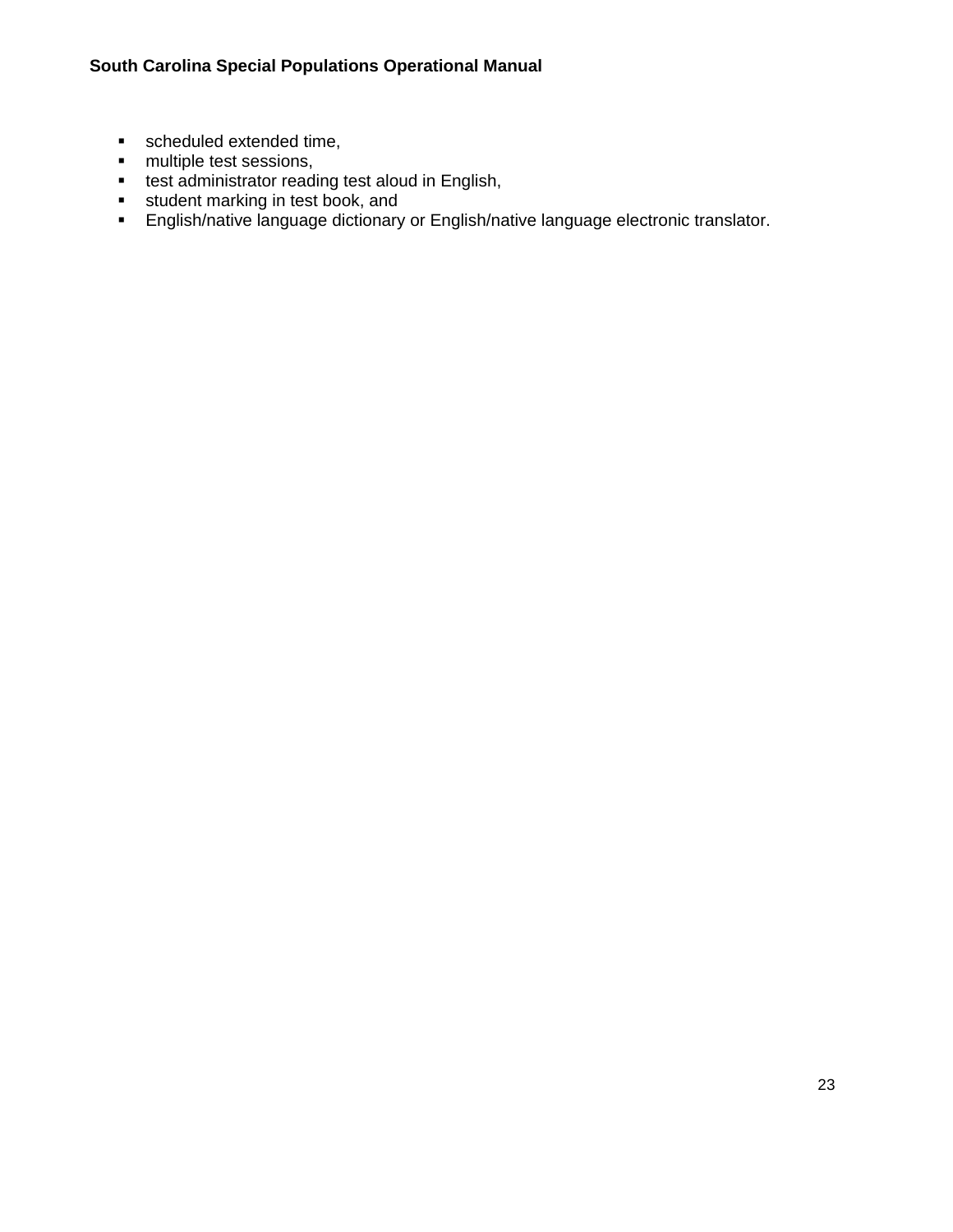# <span id="page-26-0"></span>**Part 4: What Are Supportive Services?**

Supportive services were not defined in Perkins III and are not defined in Perkins IV. Current practice under Perkins III, supported by the United States Department of Education, has been to allow States and local programs to determine whether or not Perkins funds are to be spent on supportive services. In the past, many States and local programs have relied on Perkins funds to provide supportive services to those special populations students who are not eligible or able to receive these services through other programs to ensure their full participation and success in career and technical education.

Perkins IV defines support services as being

- **•** curriculum modification,
- **EXECUTED** equipment modification,
- **EXECUTE:** classroom modification,
- supportive personnel,
- **EXECUTE:** instructional aids and devices.

### **Curriculum and Instructional Modifications -**

Modifications and adaptations of curriculum and materials may be required to enable special needs students to succeed in their regular career and technical education programs.

### **What Is the Difference Between Curriculum and Instructional Modification?**

- The curriculum is the content that the learner must master to reach the desired occupational goals.
- Career and technology education and academic competencies must be integrated in the curriculum content.

Curriculum modification takes place when goals and competencies are selected, changed, and met and when there are choices in the method of presenting those goals and competencies.

The following is a list of some types of curriculum modifications:

- analysis of instructional materials for academic levels;
- development of competency-based materials related to specific job requirements;
- analysis of curriculum for the purpose of determining student potential for success;
- specially designed workbooks and textbooks; and
- task analysis of occupations to identify possible modifications in curriculum, instruction, and material.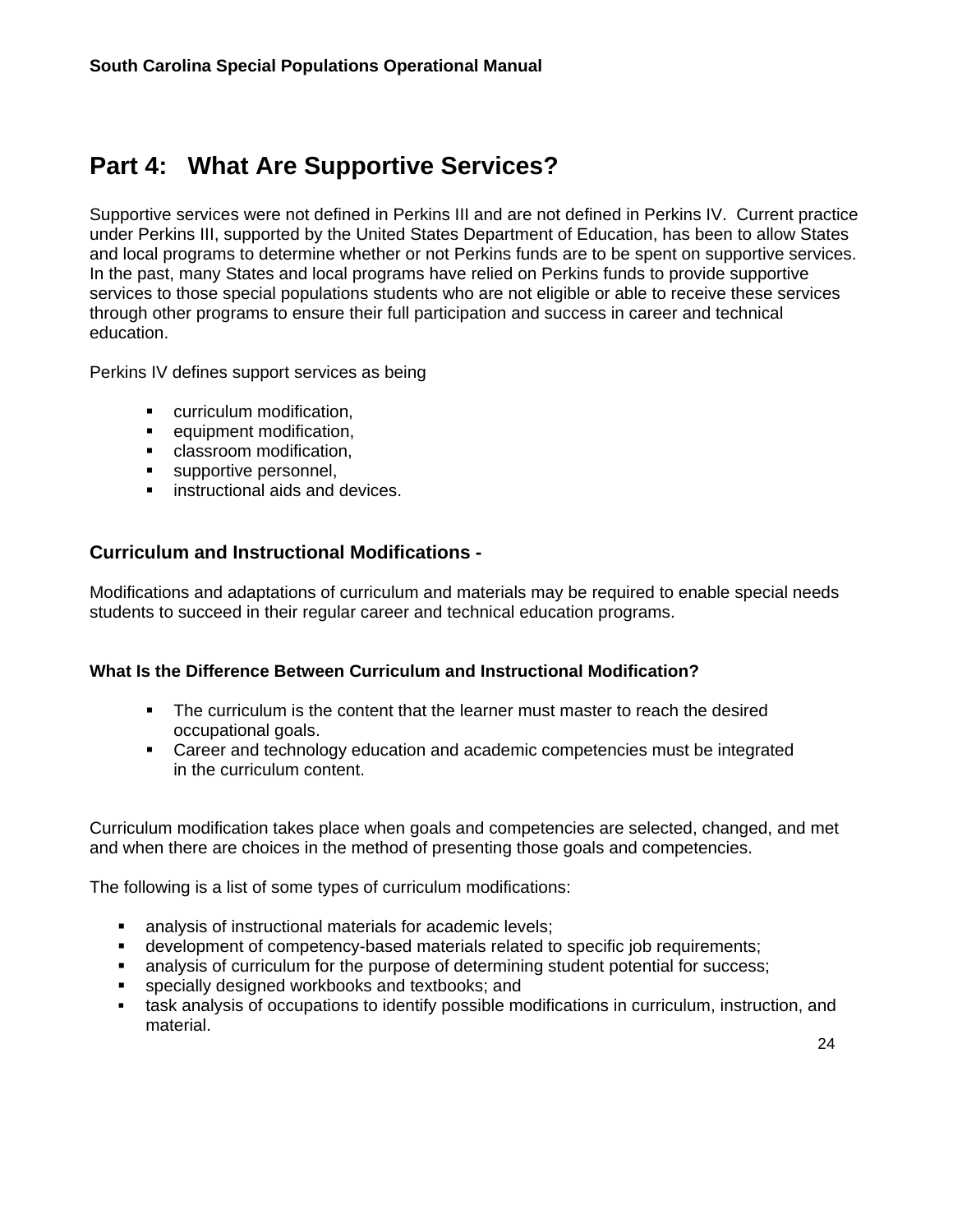Instructional environments may need altering to foster learning for each student's unique needs. The following is a list of some types of instructional modifications:

- development of curriculum materials written on lower reading levels,
- development of materials that are consistent with the student's learning style,
- **•** written instruction in Braille,
- use of large print materials,
- **•** printed rather than verbal instructions for the hearing impaired,
- language instruction to make language of the curriculum more accessible to limited English proficient students, and
- use of native language-English dictionaries.

Other instructional modifications may include:

- **grading,**
- **•** peer tutoring,
- **oral tests.**
- **abbreviated assignments,**
- **alternative materials,**
- **EXTENDED EXTENDED extended test time, and**
- **numieral** interpreter.

# **Equipment Modifications -**

Technological advances in electronics have improved the participation by special populations students in career and technology education programs. Equipment modification is required when the student needs it to successfully participate in career and technology education.

Some appropriate equipment modifications may include the following:

- signals which use sound rather than sight for the visually impaired,
- signals which use sight rather than sound for the hearing impaired,
- special safety devices, such as guardrails around moving parts of machinery,
- sensory devices,
- sound amputation devices,
- note taking systems,
- **•** teletypewriter,
- adaptations of regular equipment such as hand controls added to machines usually operated by foot controls or vice versa, and
- special desks and work tables for students in wheelchairs.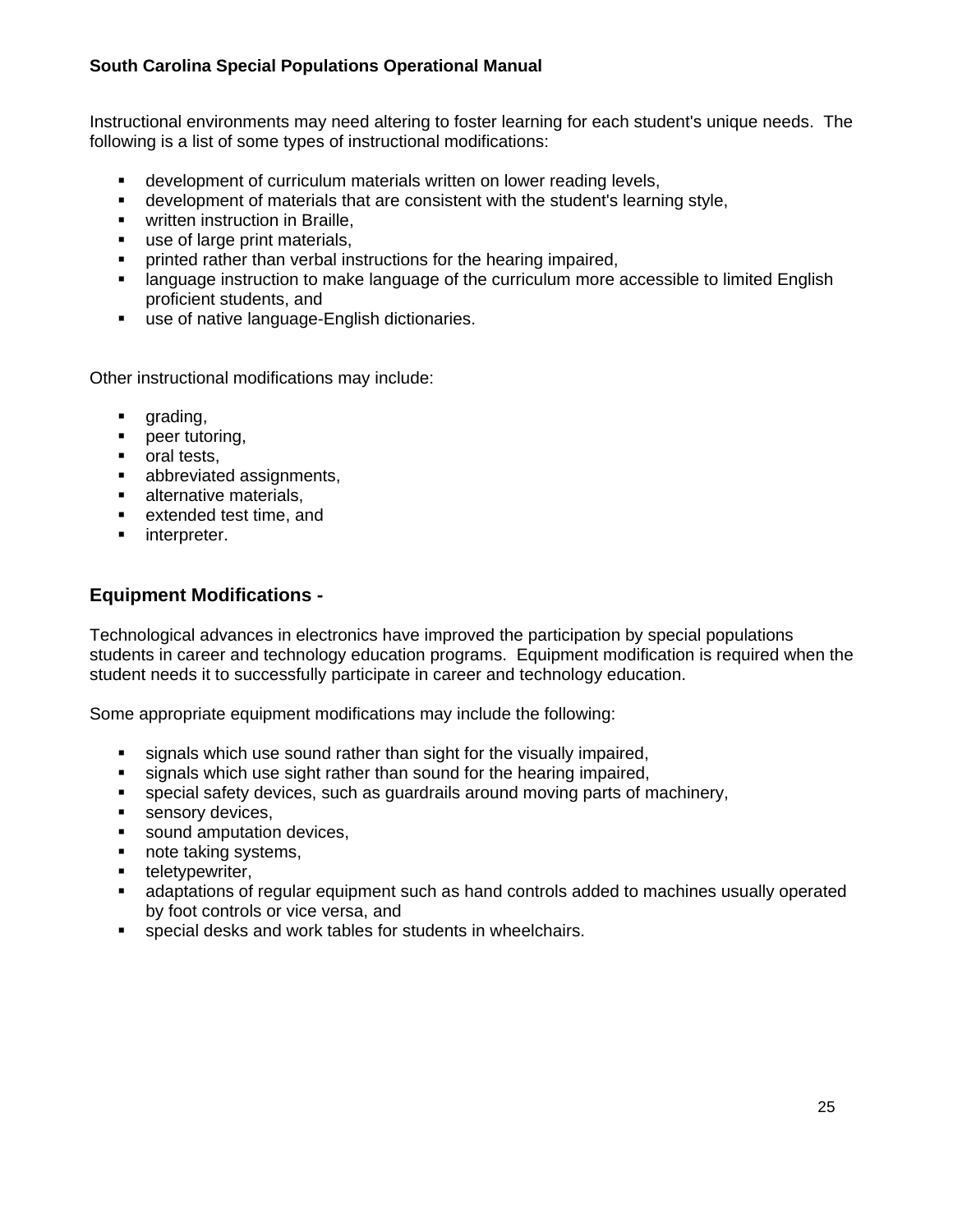# **Supportive Personnel -**

Supportive Personnel may be the form of Special Populations Coordinators who are employed to support and assist special populations students in becoming successful in their chosen career and technology education programs and the core performance indicators.

Special Populations Coordinators may also serve as liaisons between other services to nurture progress and promote the success of identified students with special needs.

### **Instructional Aids and Devices -**

Instructional aids and devices are essential to the successful participation of some members of special populations enrolled in career and technology education programs. The need for instructional aids and devices must be determined by an assessment of the student's special needs.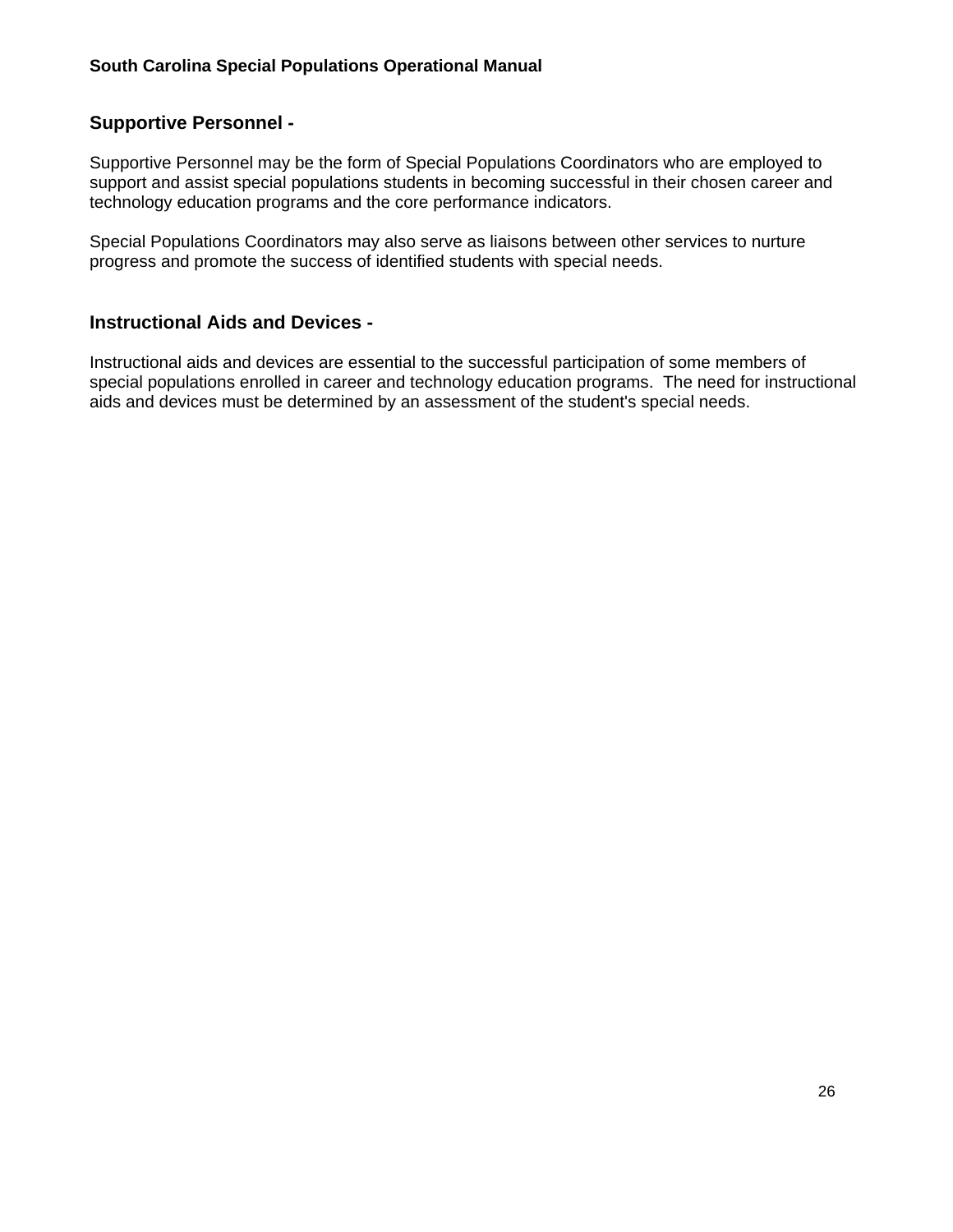# <span id="page-29-0"></span>**PART 5: Suggestions for Working with Special Populations Students**

# **Classroom Management -**

A significant factor in the teaching-learning process is the management of the learning environment by the teacher. Classroom management is a sequence of activities used by the teacher to establish and maintain an effective learning environment. When effective classroom management is implemented, effective learning can take place.

Understanding the behavior of students involves behavior management. Behavior management is based on the belief that all behaviors, appropriate and inappropriate, are learned and that reinforcement, positive or negative, will increase the behavior being observed. It is imperative that teachers use appropriate positive reinforcements that will produce a conducive environment for learning.

### **Classroom Management Guidelines**

- Always Be Prepared have notes and materials ready before class begins.
- **Take Control of the Learning Environment control the learning experience at the beginning of class.**
- Be Positive stress the positive in each situation.
- Be Consistent from the beginning, establish rules, regulations, or program standards and consequences. Most importantly, keep to your rules.
- Know Attention Spans learn to judge the attention spans of students.
- Know Work Levels determine work levels that match the ability levels of students. Provide examples and demonstrate procedures of assigned tasks so students will know exactly what is expected to be learned.
- **Keep Students Occupied to control behavior.**
- Do Task Analysis break down assignments into tasks that are manageable by students. Use a variety of activities. Do not use only decision-making activities.
- **Teach in Steps steps will allow for learner success.**
- Reinforce after every correct response when teaching a new concept. Frequent praise helps students to feel confident and successful.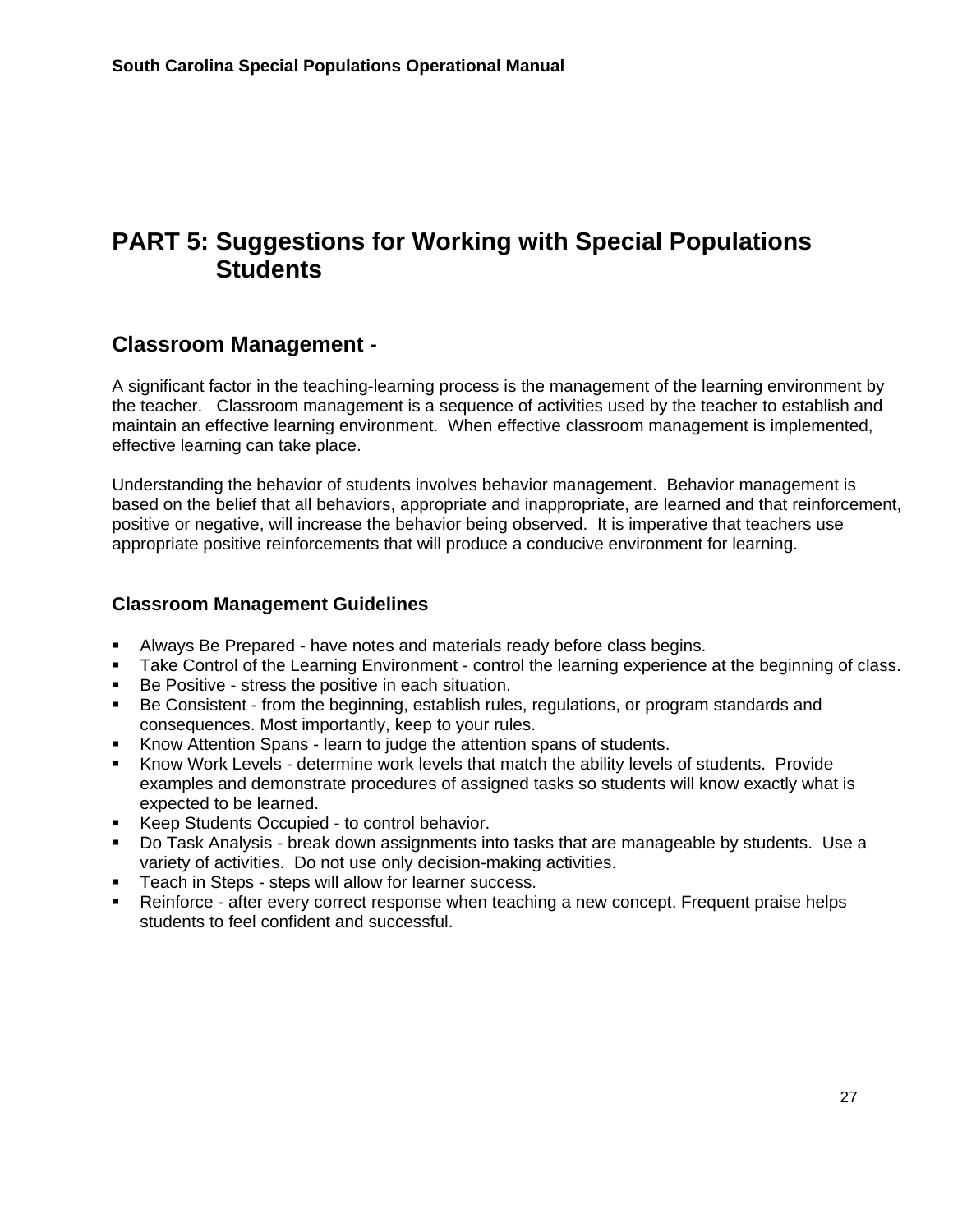# **Instructional Modifications**

### **Steps for Rewriting Materials:**

- Read what needs to be rewritten and highlight main ideas and concepts.
- Check your list of main ideas and concepts.
- Select the main ideas and concepts you want students to learn from reading the article.
- **Prepare a list of special vocabulary words and essential concepts.**
- **Prepare a study guide of special vocabulary words and essential concepts.**
- **Provide students the study quide prior to revising the reading material.**
- **IF** In revising the written material:
	- 1. use simple words, as much as possible,
	- 2. use common nouns,
	- 3. underline proper names and main concepts,
	- 4. as much as possible, use sentence construction in the present tense, and
	- 5. use short paragraphs.
- **Print the rewritten material in a large font and leave space for students to take notes.**

## **Steps for Adapting Materials**

- Check the reading levels of materials to be learned.
- **Prepare a vocabulary list of essential terms and rewrite the meanings in a lower reading level.**
- **Develop smaller units of instruction.**
- Divide important tasks in to a step-by-step progression of instruction.
- Reorganize tasks into logical order.
- **Translate essential information into graphic aids such as charts, graphs, maps, and models.**
- **Create taped version of written materials for auditory learners.**
- Create a printed version of the cassette to increase learning.
- **Highlight or underline main ideas and concepts.**
- Make available large print versions of the regular study material.
- Have pretests, outlines, study guides, and summaries prepared for students to use as materials to review.

## **Steps for Modifying Readability Level**

- Use shorter sentences.
- **Simplify reading vocabulary.**
- **Provide outlines or study guides with text to students.**
- **Highlight essential information to be learned.**
- **EXECT** Limit amount of information to be learned on each page.
- Make topic sentence the initial sentence in each paragraph.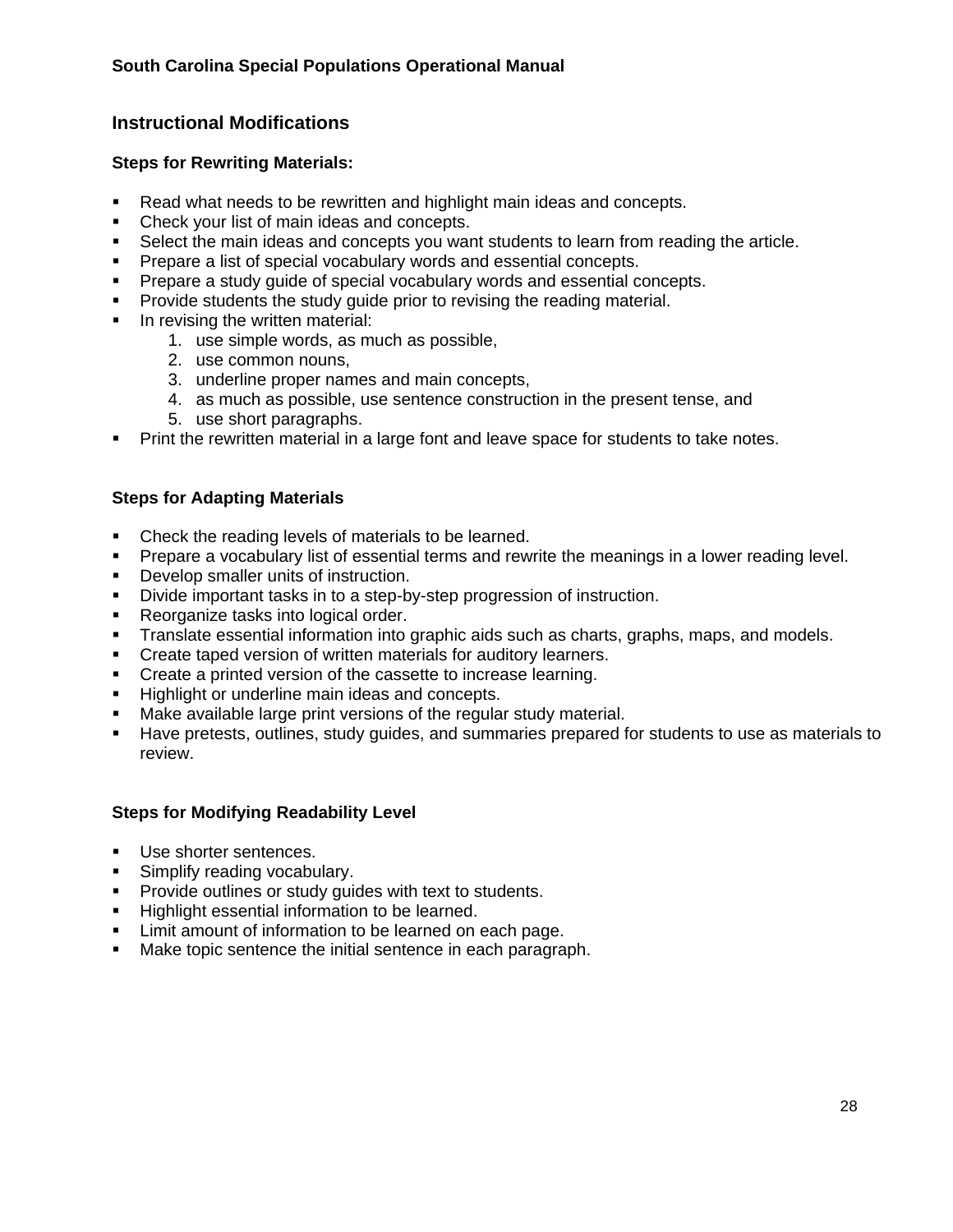## **Steps for Modifying Vocabulary**

- Write terms and definitions in margin of the paper.
- **Underline and highlight key vocabulary terms.**
- Locate boldface, italicized, and new concepts words from text and review with students.
- Record essential terms with meanings on cassette for students who are auditory learners.
- Provide essential terms with simplified definitions and have students use them in sentences.

### **Steps for Modifying Concepts**

- **Present concepts one at a time to students.**
- Supplement print material with showing example of what is to be learned.
- **Provide visual aids as much as possible.**
- **Demonstrate what is to be learned for clarification.**
- Use hands-on activities for reinforcing what is to be learned.
- **EXECT Let students use their cultural backgrounds and experiences to relate concepts to be learned.**

### **Steps for Increasing Understanding of Materials**

- Include end-of-text summaries.
- Provide study guides or outlines to students.
- Insert stop points in text and have students summarize what has been learned.
- Include reviews in form of statements and questions.
- Have students develop their own questions on materials to be learned.
- Highlight main ideas in one color and supporting details in another color.
- Give frequent quizzes rather than one major exam on materials covered.
- **Provide summaries on tape for auditory learners.**

### **Steps for Clarifying Written Directions**

- **Simplify directions for learning new materials.**
- Develop step-by-step directions.
- Make a list of common direction words.
- Highlight key words in each set of directions.

### **Steps for Providing Adequate Practice**

- **Practice each level of materials to be learned before moving to another.**
- **Practice on printed material with hands-on-activities.**
- Allow for repetition and review before requiring final competence of material.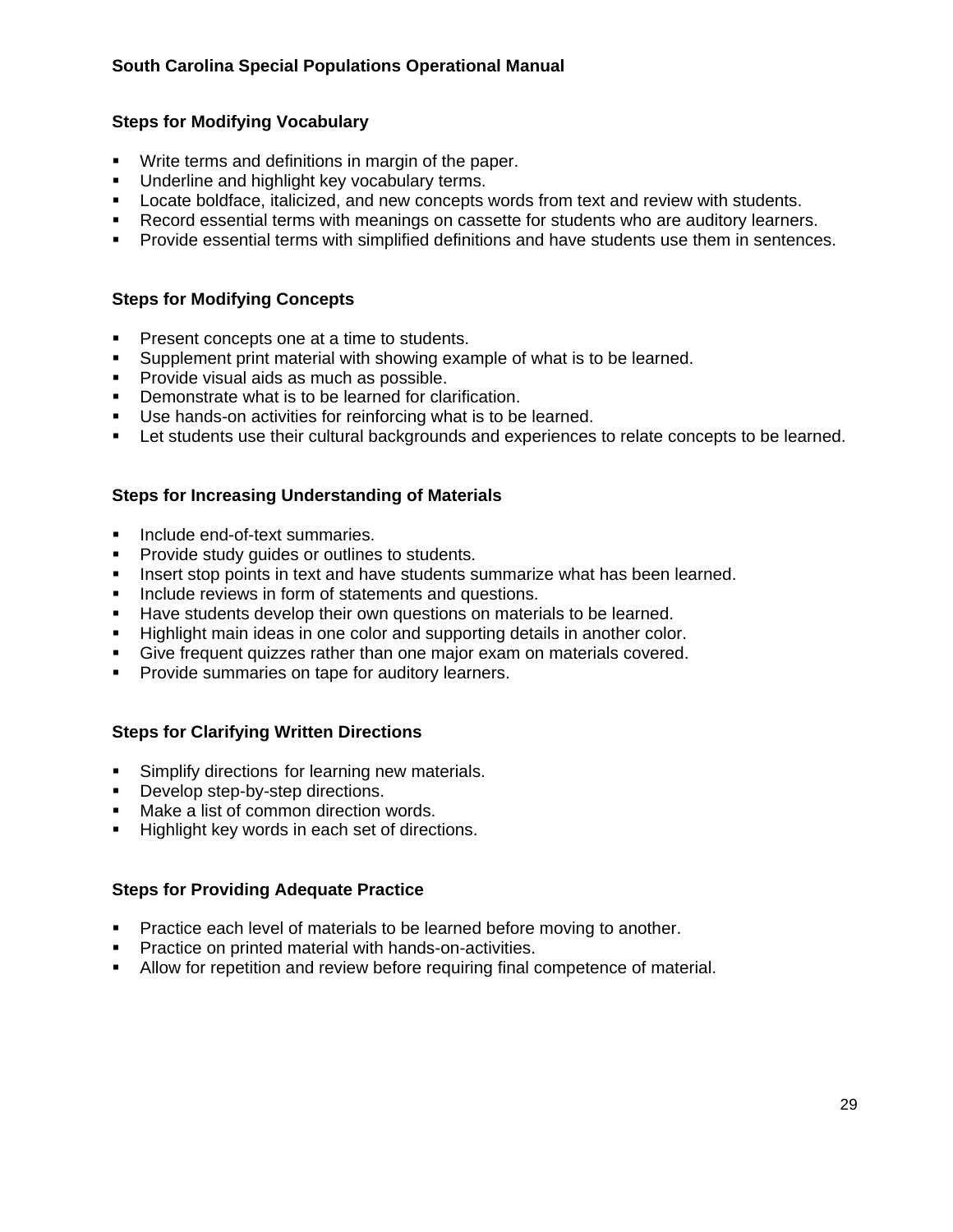### **Steps for Adapting Printed Material**

- Shorten assignments to be completed within a timeframe.
- **Highlight specific information to be learned.**
- **Color code new material, major concepts, or materials to be memorized.**

## **Steps for Organizing Printed Materials in a Clear and Concise Method**

- Give students an outline or set of questions at the beginning of lesson.
- Provide a summary and have students use for review at the end of the lesson.
- **Provide objectives of materials to be learned.**
- Allow for practice activities.
- Use easy-to-follow layouts and formats.
- Use graphics such as charts that are clear and understandable.

### **Steps for Increasing Correct Responses**

- **Allow students to record their responses.**
- **Allow students to work in groups to respond to printed materials.**
- Allow students to test orally.
- **Provide an opportunity for role-playing and discussion of content to be learned.**

### **Steps to Modifying End-of-Chapter Questions**

- **EXECUTE:** Limit the number of end-of-chapter questions.
- **Rewrite end-of-chapter questions using simpler terms.**
- **Increase response time to complete end-of-chapter questions.**
- Indicate answers or page numbers on which answer may be found.
- **Have students match answers to questions.**
- **Provide page number where answer can be found next to each question.**

## **Test-Taking Tips**

- Read test to students.
- Reduce the number of test items.
- Develop a read-a-long test.
- Record the read-a-long test and allow non-readers to use the tape during testing.
- Allow students to record answers on cassette.
- When giving an unannounced quiz, allow students to use their individual notes or textbooks during the last ten minutes of the test.
- Repeat, repeat, repeat information to be learned when preparing student for a test.
- Use a variety of test formats such as multiple choice, matching, essay, open book, and fillin-the-blank questions.
- **Reduce choices for multiple choice questions.**
- **Provide students with a word list for fill-in-the-blank questions.**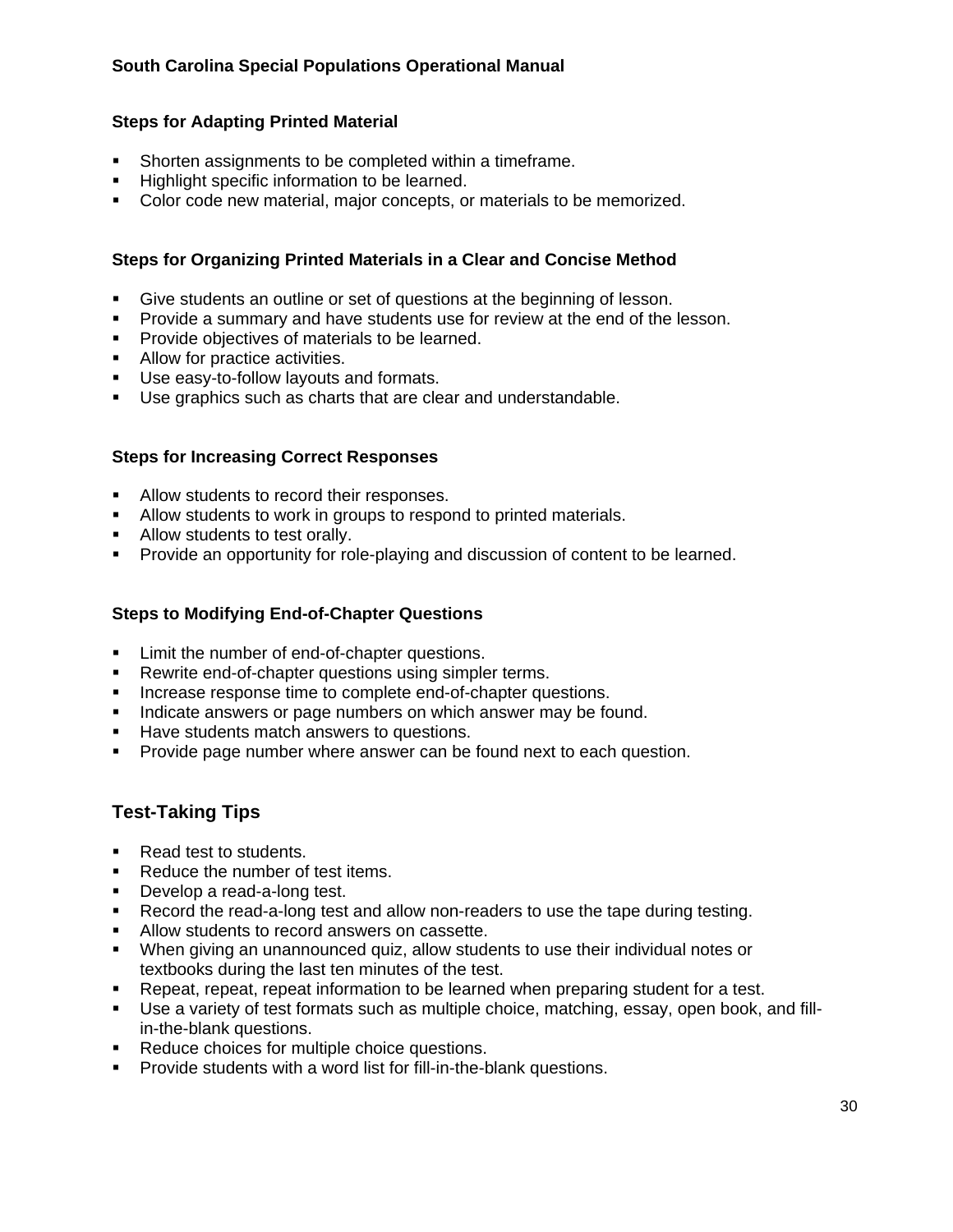# **Understanding Learning Styles**

Understanding how students learn is one of the keys to educational improvement. Individuals have learning styles that they use to concentrate, absorb, process, and retain new or difficult information and skills. Accommodating individual learning styles in the classroom can result in positive attitudes about learning, which will improve academic achievement.

Assessing the way students prefer to learn can be achieved by administering a learning styles inventory. The results can be used to determine ways in which new information or skills should be introduced and reinforced in the learning environment. Research has proven that teaching to individual learning styles is more effective than using one method to teach all students.

# **Learning Style Characteristics**

| Area:                  | <b>Action:</b>                                       |
|------------------------|------------------------------------------------------|
| Reading                | May enjoy dialogue and plays.                        |
|                        | Often avoids lengthy description and may             |
|                        | become unaware of illustrations.                     |
|                        | While reading, may move lips or subvocalize.         |
| Spelling               | Often uses a phonic approach to spelling words.      |
| Handwriting            | May have more difficulty learning in initial stages. |
|                        | May make light stoke when writing.                   |
| Memory                 | May remember names but may forget faces.             |
|                        | May learn best by auditory repetition.               |
| Imagery                | May subvocalize and think in sounds.                 |
|                        | Details may not be important.                        |
| <b>Distractibility</b> | May become easily distracted by sound.               |
| <b>Problem Solving</b> | May try to solve problems verbally by way of         |
|                        | talking self through problem.                        |
| Period of Inactivity   | May hum or talk to self.                             |
| <b>New Situations</b>  | May verbalize the pros and cons before acting.       |
| Emotionality           | May shout with joy or anger or blow up verbally.     |
|                        | May express emotions verbally through change in      |
|                        | tone, volume, or pitch of voice.                     |
| Communication          | May enjoy listening but cannot wait to talk.         |
|                        | When giving descriptions, student is long and        |
|                        | repetitive.                                          |
|                        | May like to hear self and others talk.               |

#### **The Auditory Learner -**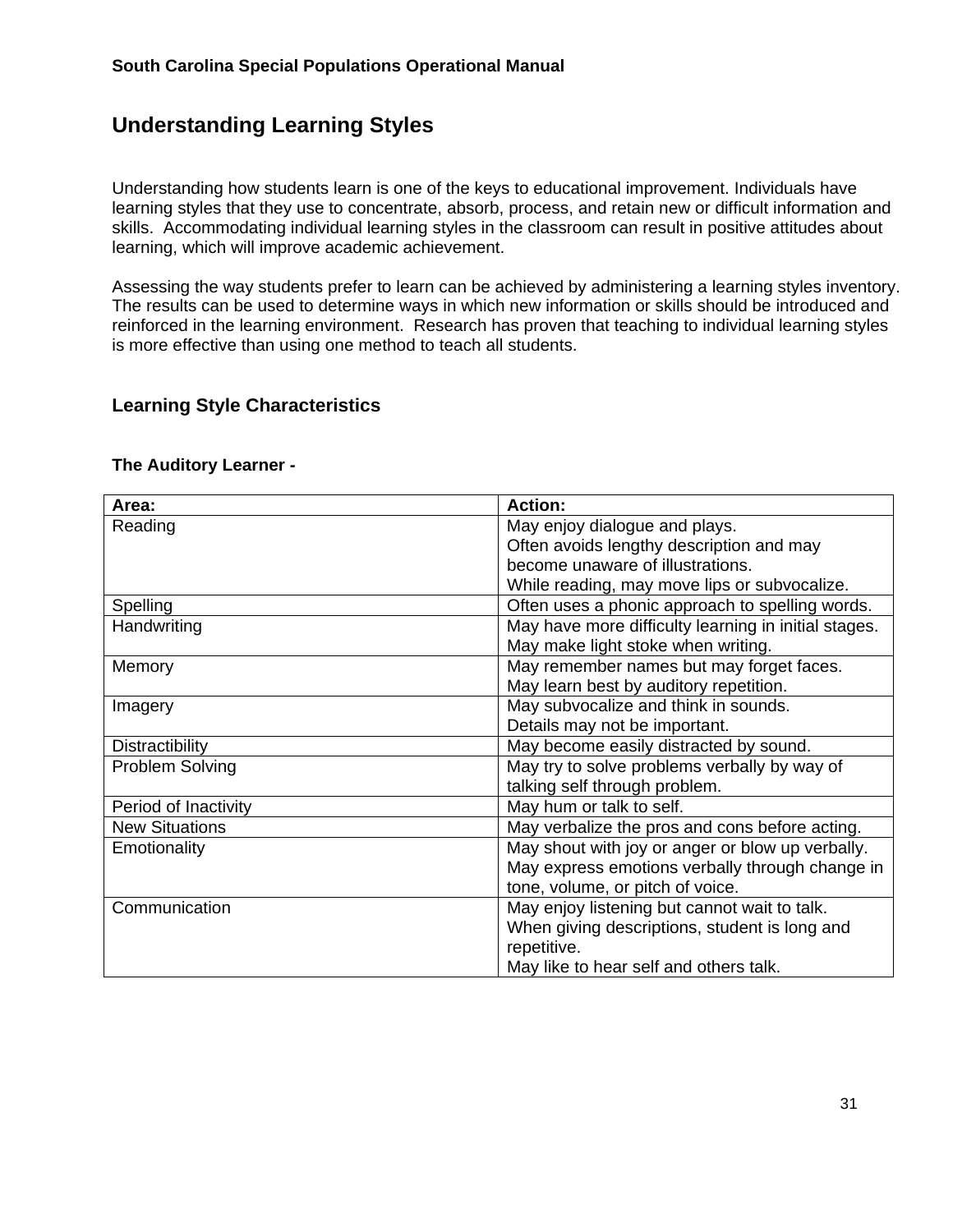# **Visual Learner -**

| Area:                 | <b>Action:</b>                                      |
|-----------------------|-----------------------------------------------------|
| Reading               | May enjoy reading descriptions. Tries to imagine    |
|                       | what has been read.                                 |
| Spelling              | Spells by recognizing (remembering) how words       |
|                       | are spelled.                                        |
| Handwriting           | May have good handwriting skills.                   |
| Memory                | May remember faces but may forget names.            |
|                       | Learns by repetition (writing what is to be learned |
|                       | down); takes notes.                                 |
| Imagery               | May have vivid imagination.                         |
| Distractibility       | May become easily distracted by visual              |
|                       | movement.                                           |
| Problem Solving       | May try to solve problems by listing pros and       |
|                       | cons. May plan in advance; organizes thoughts       |
|                       | by writing them out.                                |
| Period of Inactivity  | May doodle or daydream.                             |
| <b>New Situations</b> | May observe total situation prior to taking action. |
| Emotionality          | May cry easily. May stare when angry. Facial        |
|                       | expressions often may reveal emotion.               |
| Communication         | May often be quiet. May become impatient when       |
|                       | extensive listening is required.                    |

# **Kinesthetic Learner**

| Area:                  | <b>Action:</b>                                    |
|------------------------|---------------------------------------------------|
| Reading                | May prefer reading stories where there is action. |
|                        | May not sit still while reading; may fidget.      |
| Spelling               | May be a poor speller.                            |
| Handwriting            | May have good handwriting skills.                 |
| Memory                 | May remember best from modeling what has          |
|                        | been learned.                                     |
| Imagery                | Details may not be important.                     |
| <b>Distractibility</b> | May become easily distracted by sound or visual   |
|                        | presentations.                                    |
| <b>Problem Solving</b> | May try to solve problems by selecting solutions  |
|                        | that require activity.                            |
| Period of Inactivity   | May become fidgety; always has to be involved in  |
|                        | action.                                           |
| <b>New Situations</b>  | May try out situations.                           |
| Emotionality           | May shout with joy; hugs when happy; may jump     |
|                        | or shout when angry.                              |
| Communication          | May gesture when speaking.                        |
|                        | May not listen well.                              |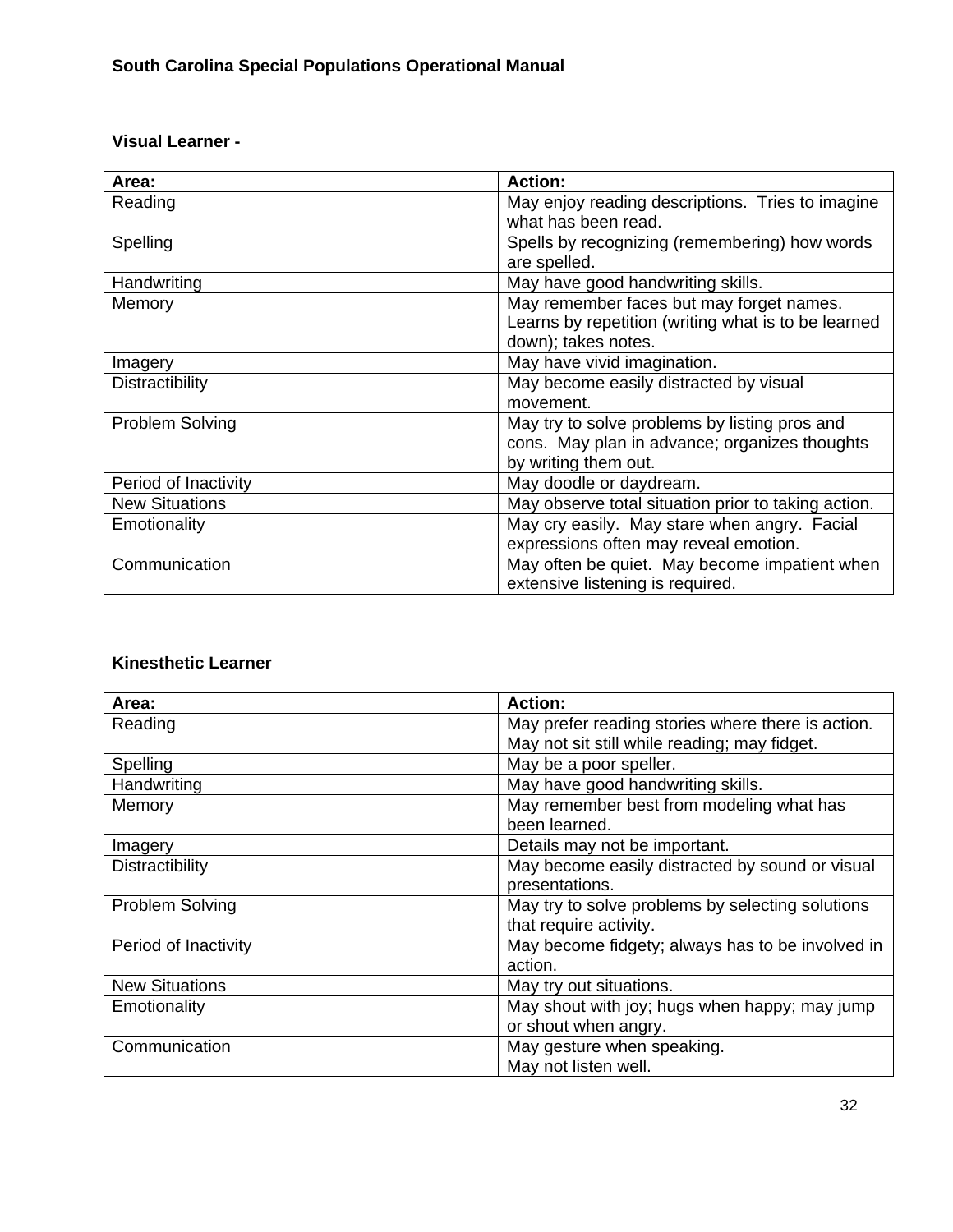# **Analyzing Teaching Style**

In order to identify appropriate teaching strategies to meet the needs of students, teachers should analyze the teaching style they most often use to introduce, reinforce, and conclude what has been learned.

In analyzing teaching style, do the following:

- Consider your educational philosophy.
- Consider the way you design and organize your classroom.
- Consider the type of teaching environment you enforce, e.g., rigid, flexible.
- Consider the way you group your students.
- Consider the amount of auditory devices used.
- Consider the amount of visual devices used.
- Consider the amount of printed materials used.
- Consider the amount of directions given.
- Consider the method(s) used in giving directions.
- Consider the amount of learner interaction allowed.
- Consider the amount of time that is allocated for various attention spans.

## **Suggestions for Working with Students with Special Needs**

### **Learning Disabled Students:**

- Communicate to students class rules and expectations.
- **Establish regular routines in an organized structure.**
- Maintain an organized atmosphere.
- **Provide a classroom climate of warmth, attention and emotional support.**
- Demonstrate how something is to be done alone with verbal directions.
- **Plan activities in which students cannot fail.**
- **IDENT** Identify the strong learning mode for each student (visual, auditory, kinesthetic, or tactile).
- **Allow students to take test orally, if needed.**
- **Present new information in small amounts.**
- **List assignments in steps.**
- **Use task analysis to lower the frustration level.**
- **During lectures, write on the board or use transparencies.**

### **Mentally Disabled Students:**

- **Introduce new material in small amounts.**
- Use a step-by-step approach while introducing new material to be learned.
- Demonstrate in a hands-on manner.